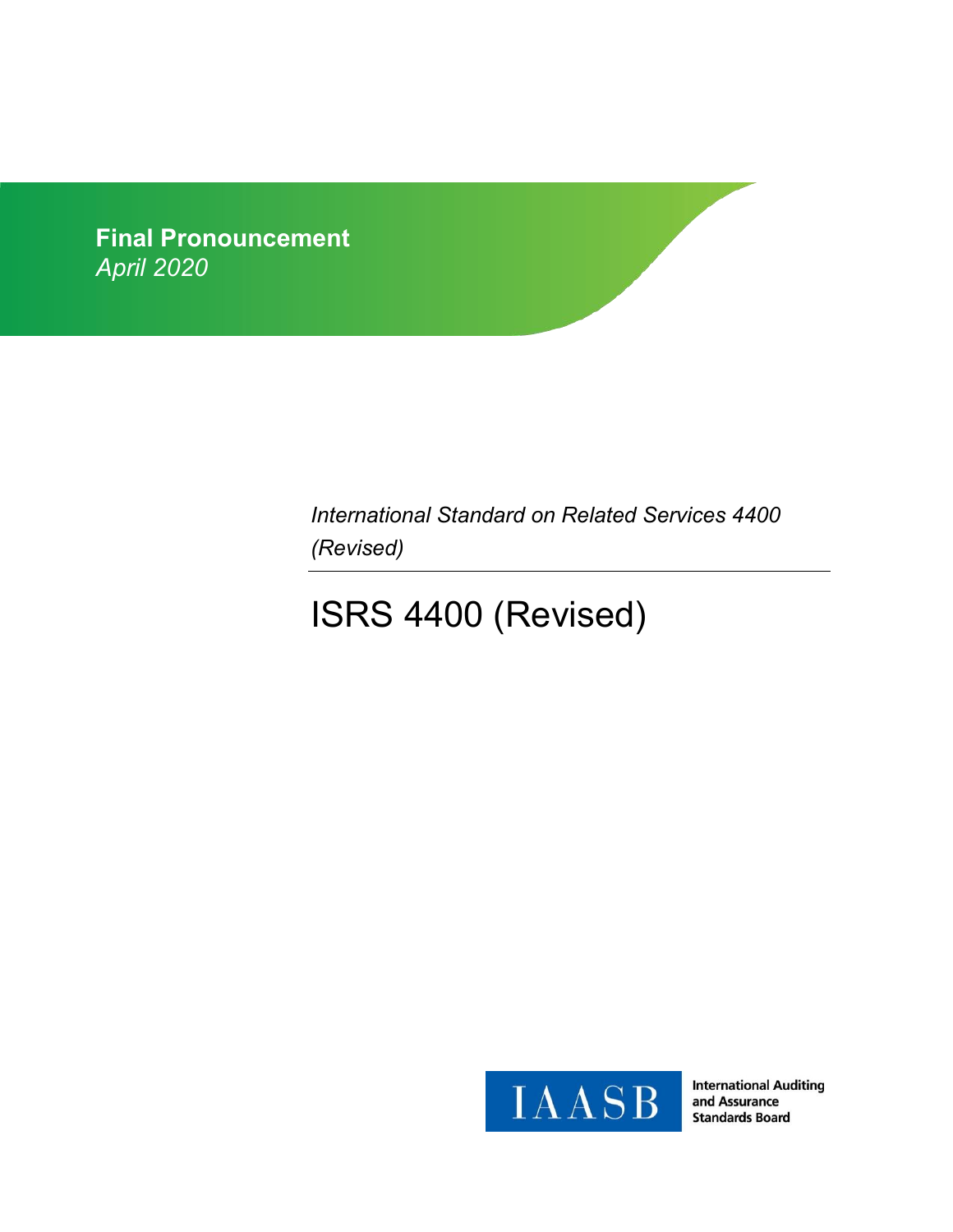# **About the IAASB**

This document was developed and approved by the International Auditing and Assurance Standards Board.

The objective of the IAASB is to serve the public interest by setting high-quality auditing, assurance, and other related standards and by facilitating the convergence of international and national auditing and assurance standards, thereby enhancing the quality and consistency of practice throughout the world and strengthening public confidence in the global auditing and assurance profession.

The IAASB develops auditing and assurance standards and guidance for use by all professional accountants under a shared standard-setting process involving the Public Interest Oversight Board, which oversees the activities of the IAASB, and the IAASB Consultative Advisory Group, which provides public interest input into the development of the standards and guidance. The structures and processes that support the operations of the IAASB are facilitated by the International Federation of Accountants (IFAC).

For copyright, trademark, and permissions information, please see [page 32.](#page-31-0)





**International Auditing** and Assurance **Standards Board**.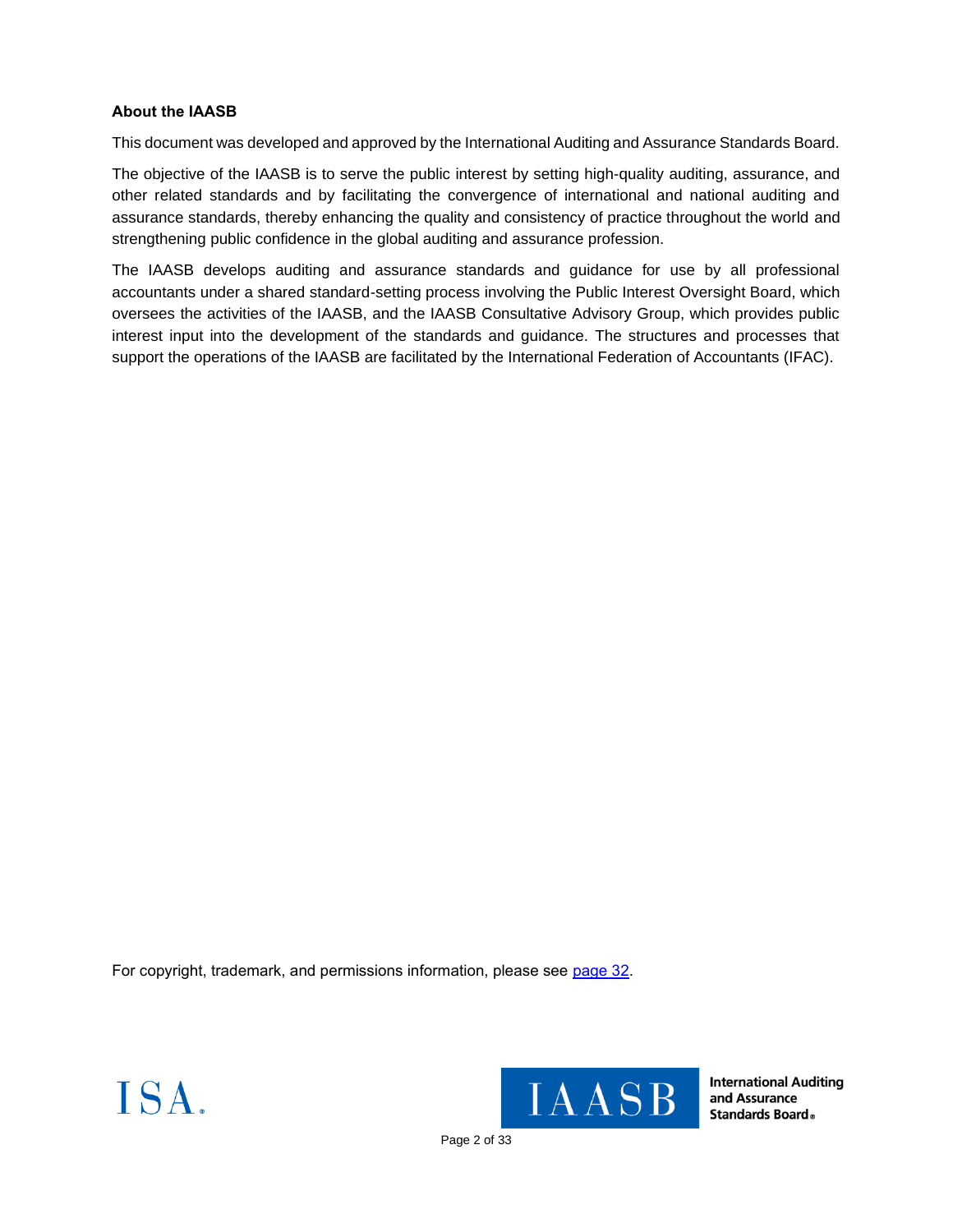# **INTERNATIONAL STANDARD ON RELATED SERVICES 4400 (REVISED) AGREED-UPON PROCEDURES ENGAGEMENTS**

(Effective for agreed-upon procedures engagements for which the terms of engagement are agreed on or after January 1, 2022)

# **CONTENTS**

# Paragraph **Introduction** [Scope of this ISRS](#page-4-0) ........................................................................................................ 1–3 [The Agreed-Upon Procedures Engagement](#page-4-1) ................................................................. 4–6 [Authority of this ISRS](#page-4-2) .................................................................................................... 7–10 **[Effective Date](#page-5-0)** ..................................................................................................................... 11 **[Objectives](#page-5-1)** ........................................................................................................................... 12 **[Definitions](#page-5-2)** ........................................................................................................................... 13 **Requirements** [Conduct of an Agreed-Upon Procedures Engagement in Accordance with this ISRS](#page-6-0) .. 14–16 [Relevant Ethical Requirements](#page-6-1) ..................................................................................... 17 [Professional Judgment](#page-7-0) .................................................................................................. 18 [Engagement Level Quality Control](#page-7-1) ................................................................................ 19–20 [Engagement Acceptance and Continuance](#page-7-2) .................................................................. 21–23 [Agreeing the Terms of the Engagement](#page-8-0) ....................................................................... 24–26 [Performing the Agreed-Upon Procedures](#page-9-0) ..................................................................... 27–28 [Using the Work of a Practitioner's Expert](#page-9-1) ...................................................................... 29 [The Agreed-Upon Procedures Report](#page-9-2) ........................................................................... 30–33 [Undertaking an Agreed-Upon Procedures Engagement Together with Another Engagement](#page-11-0) ........................................................................................................................................ 34 [Documentation](#page-11-1) ............................................................................................................... 35 **Application and Other Explanatory Material** [Scope of this](#page-11-2) ISRS ........................................................................................................ A1–A8 [Effective Date](#page-5-0) ................................................................................................................ A9 [Definitions](#page-13-0) ...................................................................................................................... A10–A13 [Relevant Ethical Requirements](#page-13-1) ..................................................................................... A14–A20 [Professional Judgment](#page-15-0) .................................................................................................. A21–A23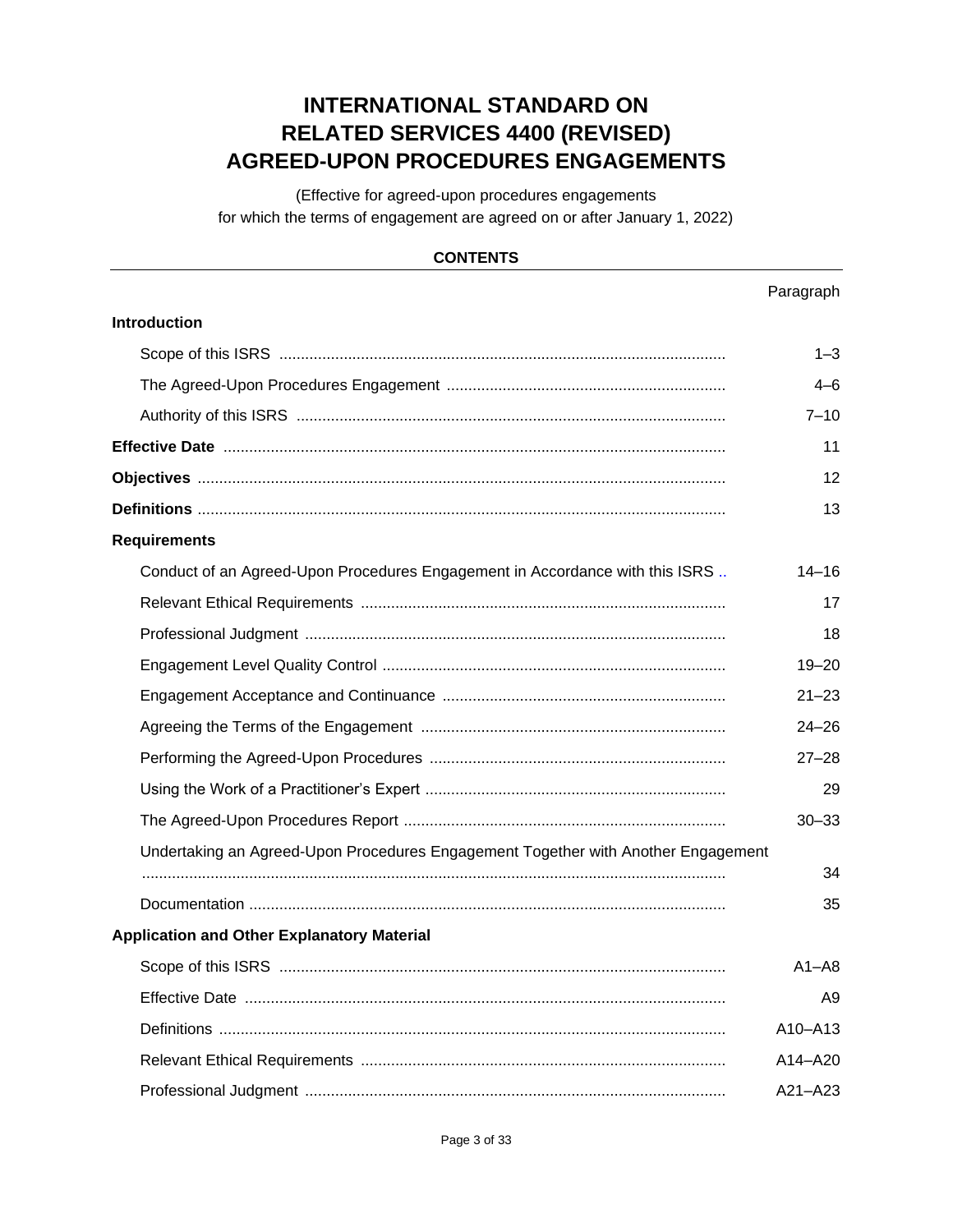|                                                                                     | A24-A27 |
|-------------------------------------------------------------------------------------|---------|
|                                                                                     | A28-A38 |
|                                                                                     | A39-A44 |
|                                                                                     | A45     |
|                                                                                     | A46-A50 |
|                                                                                     | A51-A58 |
| Undertaking an Agreed-Upon Procedures Engagement Together with Another Engagement   |         |
|                                                                                     | A59     |
|                                                                                     | A60     |
| Appendix 1: Illustrative Engagement Letter for an Agreed-Upon Procedures Engagement |         |
| Appendix 2: Illustrations of Agreed-Upon Procedures Reports                         |         |

International Standard on Related Services (ISRS) 4400 (Revised), *Agreed-Upon Procedures Engagements*, should be read in the context of the *Preface to the International Quality Control, Auditing, Review, Other Assurance, and Related Services Pronouncements*.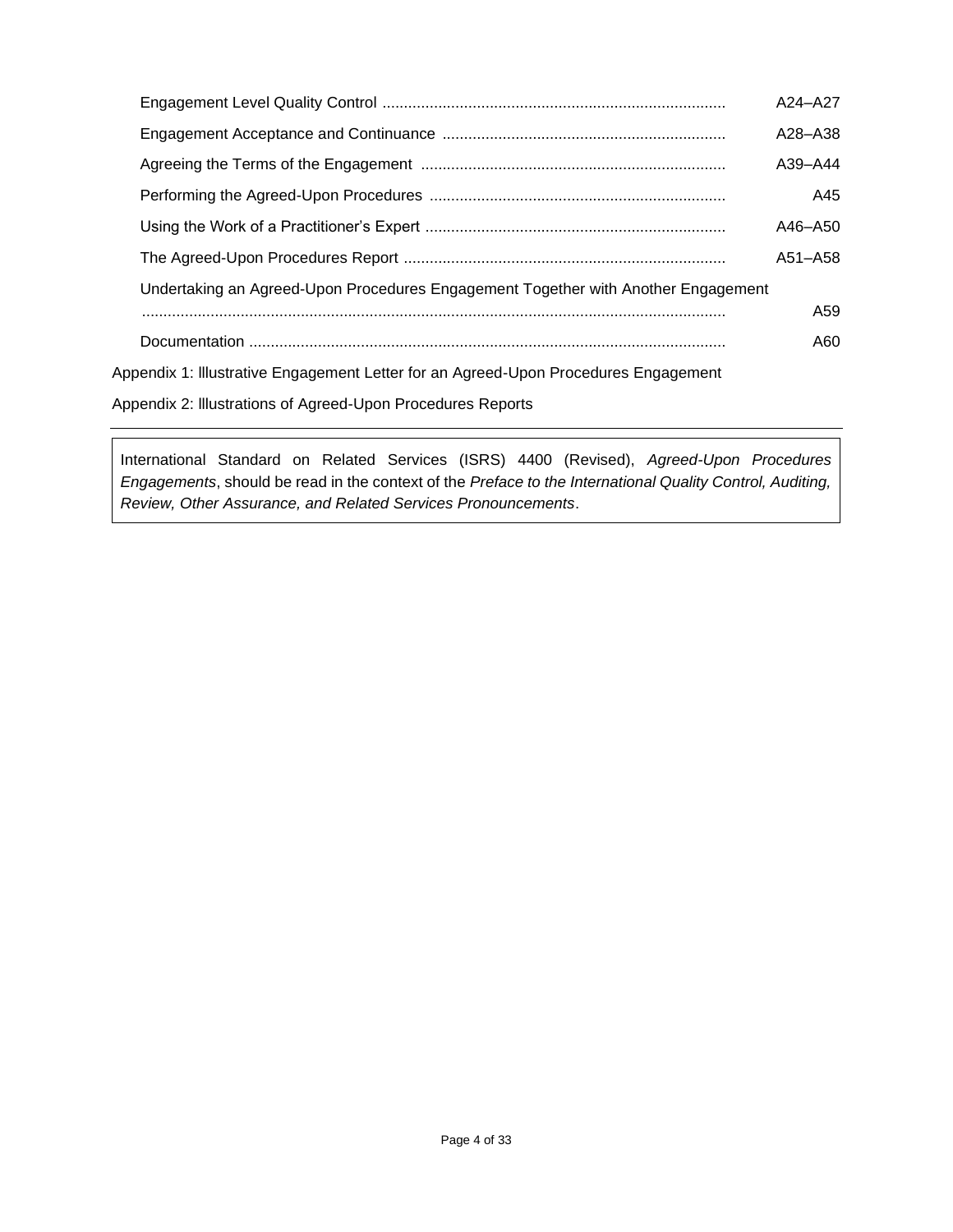# **Introduction**

# <span id="page-4-0"></span>**Scope of this ISRS**

- 1. This International Standard on Related Services (ISRS) deals with:
	- (a) The practitioner's responsibilities when engaged to perform an agreed-upon procedures engagement; and
	- (b) The form and content of the agreed-upon procedures report.
- 2. This ISRS applies to the performance of agreed-upon procedures engagements on financial or nonfinancial subject matters. (Ref: Para. A1–A2)

# *Relationship with ISQC 1* **1**

3. Quality control systems, policies and procedures are the responsibility of the firm. ISQC 1 applies to firms of professional accountants in respect of a firm's agreed-upon procedures engagements. The provisions of this ISRS regarding quality control at the level of individual agreed-upon procedures engagements are premised on the basis that the firm is subject to ISQC 1 or requirements that are at least as demanding. (Ref: Para. A3–A8)

### <span id="page-4-1"></span>**The Agreed-Upon Procedures Engagement**

- 4. In an agreed-upon procedures engagement, the practitioner performs the procedures that have been agreed upon by the practitioner and the engaging party, where the engaging party has acknowledged that the procedures performed are appropriate for the purpose of the engagement. The practitioner communicates the agreed-upon procedures performed and the related findings in the agreed-upon procedures report. The engaging party and other intended users consider for themselves the agreedupon procedures and findings reported by the practitioner and draw their own conclusions from the work performed by the practitioner.
- 5. The value of an agreed-upon procedures engagement performed in accordance with this ISRS results from:
	- (a) The practitioner's compliance with professional standards, including relevant ethical requirements; and
	- (b) Clear communication of the procedures performed and the related findings.
- <span id="page-4-2"></span>6. An agreed-upon procedures engagement is not an audit, review or other assurance engagement. An agreed-upon procedures engagement does not involve obtaining evidence for the purpose of the practitioner expressing an opinion or an assurance conclusion in any form.

# **Authority of this ISRS**

7. This ISRS contains the objectives of the practitioner in following the ISRS, which provide the context in which the requirements of this ISRS are set. The objectives are intended to assist the practitioner in understanding what needs to be accomplished in an agreed-upon procedures engagement.

<sup>1</sup> International Standard on Quality Control (ISQC) 1, *Quality Control for Firms that Perform Audits and Reviews of Financial Statements, and Other Assurance and Related Services Engagements*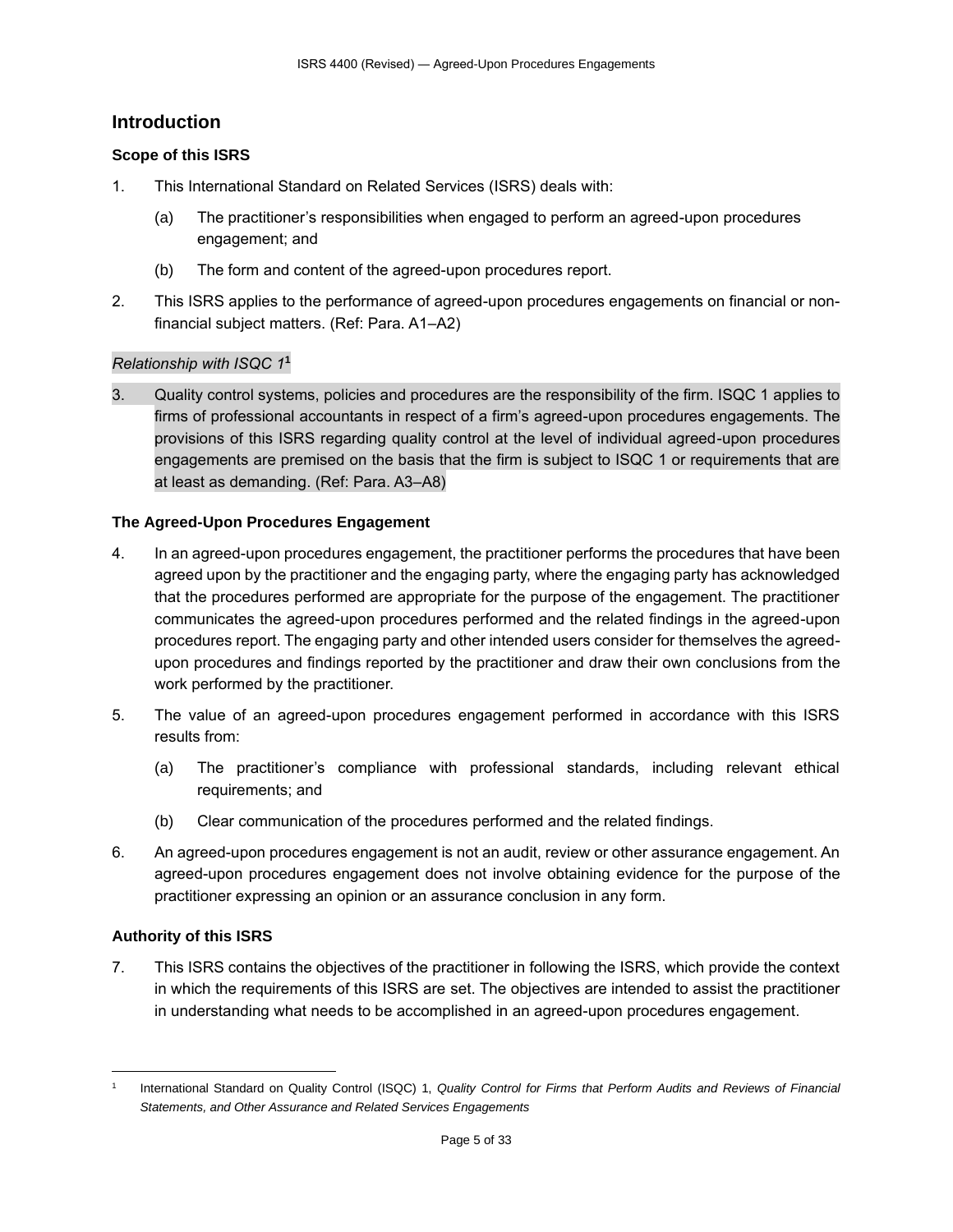- 8. This ISRS contains requirements, expressed using "shall," that are designed to enable the practitioner to meet the stated objectives.
- 9. In addition, this ISRS contains introductory material, definitions, and application and other explanatory material, that provide context relevant to a proper understanding of this ISRS.
- 10. The application and other explanatory material provides further explanation of the requirements and guidance for carrying them out. While such guidance does not in itself impose a requirement, it is relevant to the proper application of the requirements. The application and other explanatory material may also provide background information on matters addressed in this ISRS that assists in the application of the requirements.

# <span id="page-5-0"></span>**Effective Date**

11. This ISRS is effective for agreed-upon procedures engagements for which the terms of engagement are agreed on or after January 1, 2022. (Ref: Para. A9)

# <span id="page-5-1"></span>**Objectives**

- 12. The practitioner's objectives in an agreed-upon procedures engagement under this ISRS are to:
	- (a) Agree with the engaging party the procedures to be performed;
	- (b) Perform the agreed-upon procedures; and
	- (c) Communicate the procedures performed and the related findings in accordance with the requirements of this ISRS.

# <span id="page-5-2"></span>**Definitions**

- 13. For purposes of this ISRS, the following terms have the meanings attributed below:
	- (a) Agreed-upon procedures Procedures that have been agreed to by the practitioner and the engaging party (and if relevant, other parties). (Ref: Para. A10)
	- (b) Agreed-upon procedures engagement An engagement in which a practitioner is engaged to carry out procedures to which the practitioner and the engaging party (and if relevant, other parties) have agreed and to communicate the procedures performed and the related findings in an agreed-upon procedures report. (Ref: Para. A10)
	- (c) Engagement partner The partner or other person in the firm who is responsible for the engagement and its performance, and for the agreed-upon procedures report that is issued on behalf of the firm, and who, where required, has the appropriate authority from a professional, legal or regulatory body.
	- (d) Engaging party The party(ies) that engage(s) the practitioner to perform the agreed-upon procedures engagement. (Ref: Para. A11)
	- (e) Engagement team All partners and staff performing the agreed-upon procedures engagement, and any individuals engaged by the firm or a network firm who perform procedures on the engagement. This excludes a practitioner's external expert engaged by the firm or a network firm.
	- (f) Findings Findings are the factual results of agreed-upon procedures performed. Findings are capable of being objectively verified. References to findings in this ISRS exclude opinions or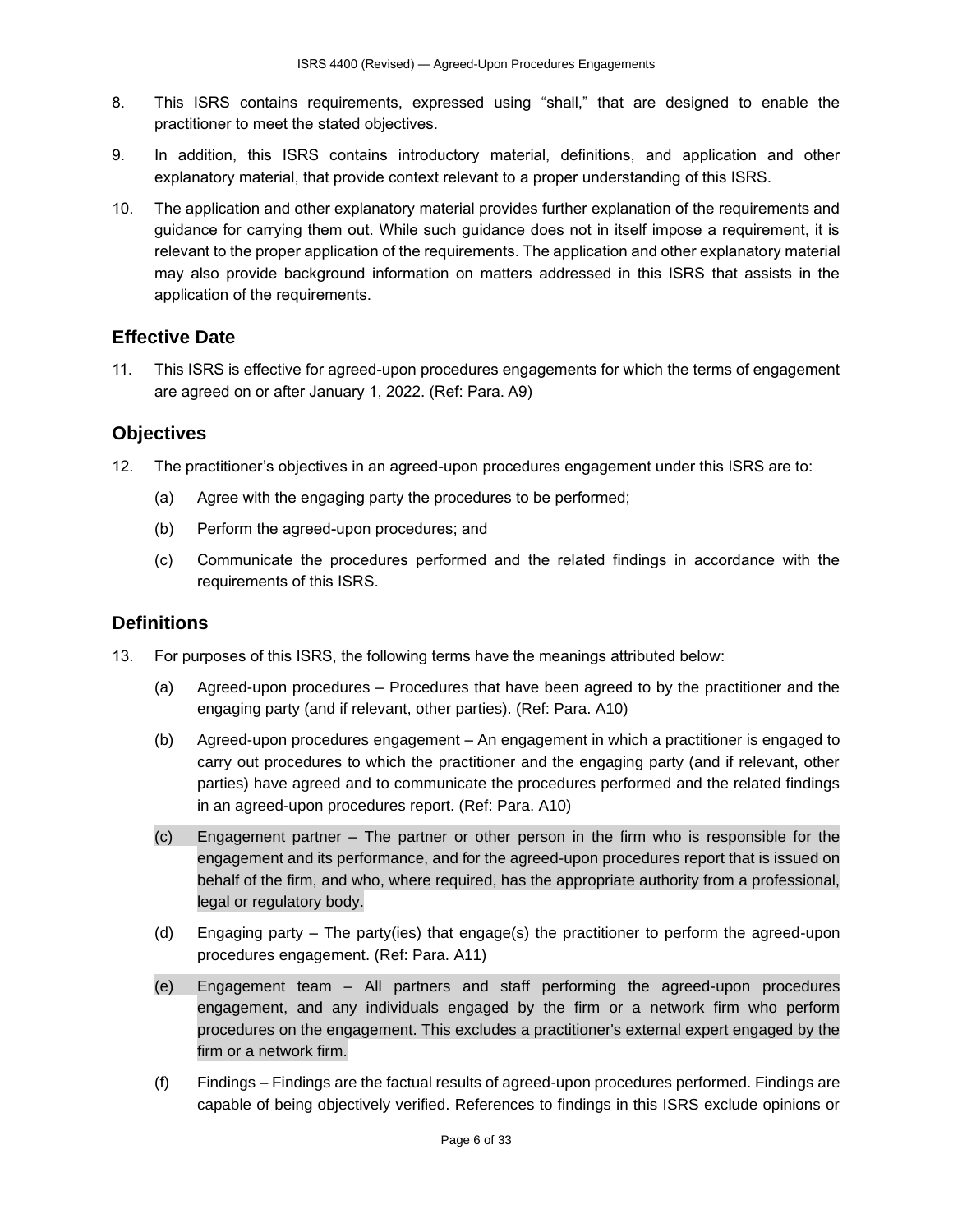conclusions in any form as well as any recommendations that the practitioner may make. (Ref: Para. A12–A13)

- (g) Intended users The individual(s) or organization(s), or group(s) that the practitioner expects will use the agreed-upon procedures report. In some cases, there may be intended users other than those to whom the agreed-upon procedures report is addressed. (Ref: Para. A10)
- (h) Practitioner The individual(s) conducting the engagement (usually the engagement partner or other members of the engagement team, or, as applicable, the firm). Where this ISRS expressly intends that a requirement or responsibility be fulfilled by the engagement partner, the term "engagement partner" rather than "practitioner" is used.
- (i) Practitioner's expert An individual or organization possessing expertise in a field other than assurance and related services, whose work in that field is used to assist the practitioner in fulfilling the practitioner's responsibilities for the agreed-upon procedures engagement. A practitioner's expert may be either a practitioner's internal expert (who is a partner or staff, including temporary staff, of the practitioner's firm or a network firm) or a practitioner's external expert.
- (j) Professional judgment The application of relevant training, knowledge and experience, within the context provided by this ISRS and relevant ethical requirements, in making informed decisions about the courses of action that are appropriate in the circumstances of the agreedupon procedures engagement.
- (k) Relevant ethical requirements Ethical requirements the engagement team is subject to when undertaking agreed-upon procedures engagements. These requirements ordinarily comprise the International Ethics Standards Board for Accountants' (IESBA) *International Code of Ethics for Professional Accountants (including International Independence Standards* (IESBA Code) together with national requirements that are more restrictive.
- (l) Responsible party The party(ies) responsible for the subject matter on which the agreed-upon procedures are performed.

# **Requirements**

# <span id="page-6-0"></span>**Conduct of an Agreed-Upon Procedures Engagement in Accordance with this ISRS**

14. The practitioner shall have an understanding of the entire text of this ISRS, including its application and other explanatory material, to understand its objectives and to apply its requirements properly.

#### *Complying with Relevant Requirements*

- 15. The practitioner shall comply with each requirement of this ISRS unless a particular requirement is not relevant to the agreed-upon procedures engagement, for example, if the circumstances addressed by the requirement do not exist in the engagement.
- 16. The practitioner shall not represent compliance with this ISRS unless the practitioner has complied with all requirements of this ISRS relevant to the agreed-upon procedures engagement.

#### <span id="page-6-1"></span>**Relevant Ethical Requirements**

17. The practitioner shall comply with relevant ethical requirements. (Ref: Para. A14–A20)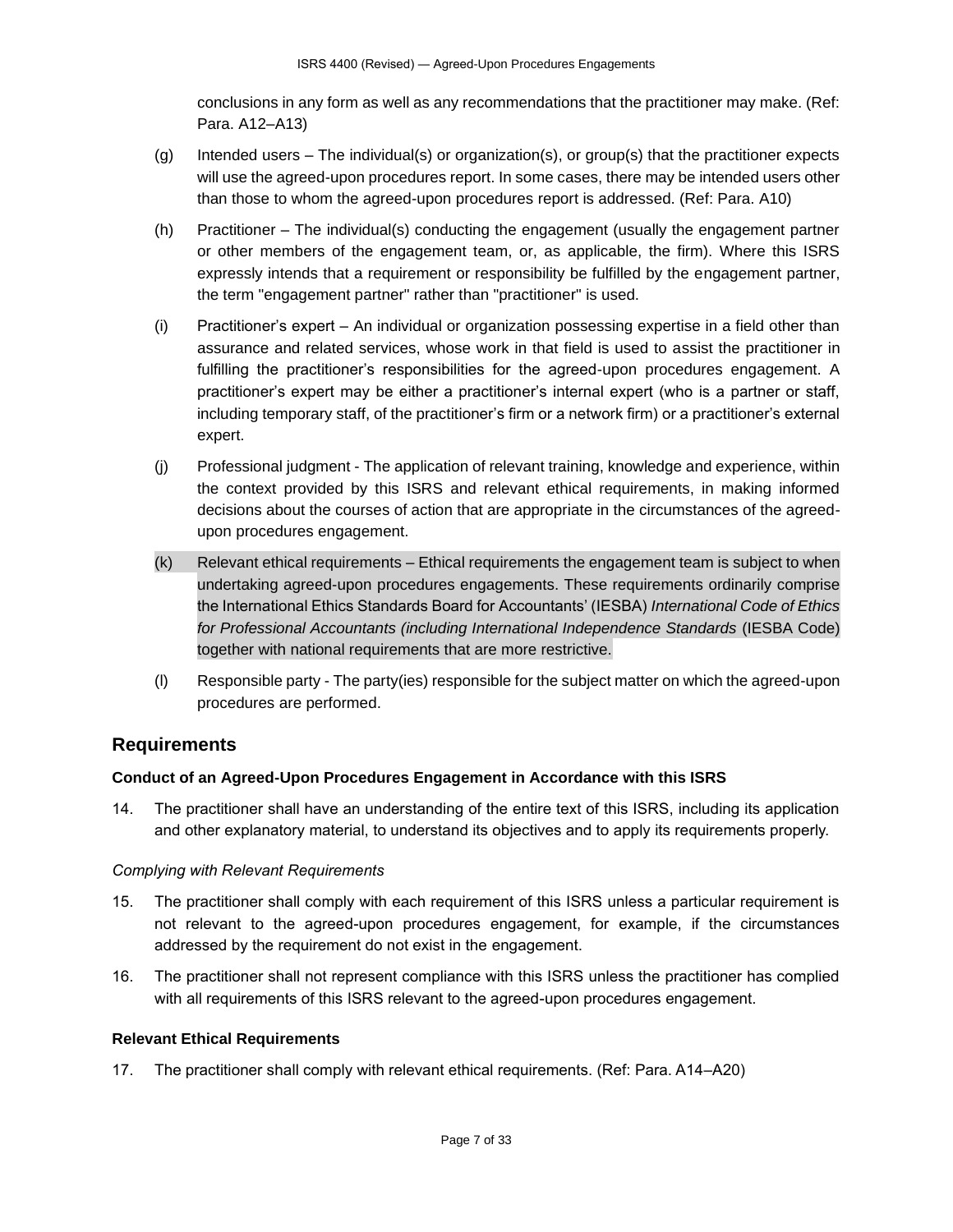#### <span id="page-7-0"></span>**Professional Judgment**

18. The practitioner shall exercise professional judgment in accepting, conducting and reporting on an agreed-upon procedures engagement, taking into account the circumstances of the engagement. (Ref: Para. A21–A23)

### <span id="page-7-1"></span>**Engagement Level Quality Control**

- 19. The engagement partner shall take responsibility for:
	- (a) The overall quality of the agreed-upon procedures engagement including, if applicable, work performed by a practitioner's expert; and (Ref: Para. A24)
	- (b) The engagement being performed in accordance with the firm's quality control policies and procedures by:
		- (i) Following appropriate procedures regarding the acceptance and continuance of client relationships and engagements; (Ref: Para. A25)
		- (ii) Being satisfied that the engagement team, and any practitioner's experts who are not part of the engagement team, collectively have the appropriate competence and capabilities to perform the agreed-upon procedures engagement;
		- (iii) Being alert for indications of non-compliance by members of the engagement team with relevant ethical requirements, and determining the appropriate actions if matters come to the engagement partner's attention indicating that members of the engagement team have not complied with relevant ethical requirements; (Ref: Para. A26)
		- (iv) Directing, supervising and performing the engagement in compliance with professional standards and applicable legal and regulatory requirements; and
		- (v) Taking responsibility for appropriate engagement documentation being maintained.
- 20. If the work of a practitioner's expert is to be used, the engagement partner shall be satisfied that the practitioner will be able to be involved in the work of a practitioner's expert to an extent that is sufficient to take responsibility for the findings included in the agreed-upon procedures report. (Ref: Para. A27)

# <span id="page-7-2"></span>**Engagement Acceptance and Continuance**

- 21. Before accepting or continuing an agreed-upon procedures engagement, the practitioner shall obtain an understanding of the purpose of the engagement. The practitioner shall not accept or continue the engagement if the practitioner is aware of any facts or circumstances indicating that the procedures the practitioner is being asked to perform are inappropriate for the purpose of the agreed-upon procedures engagement. (Ref: Para. A28–A31)
- 22. The practitioner shall accept or continue the agreed-upon procedures engagement only when: (Ref: Para. A28–A31)
	- (a) The engaging party acknowledges that the expected procedures to be performed by the practitioner are appropriate for the purpose of the engagement;
	- (b) The practitioner expects to be able to obtain the information necessary to perform the agreedupon procedures;
	- (c) The agreed-upon procedures and related findings can be described objectively, in terms that are clear, not misleading, and not subject to varying interpretations; (Ref: Para. A32–A36)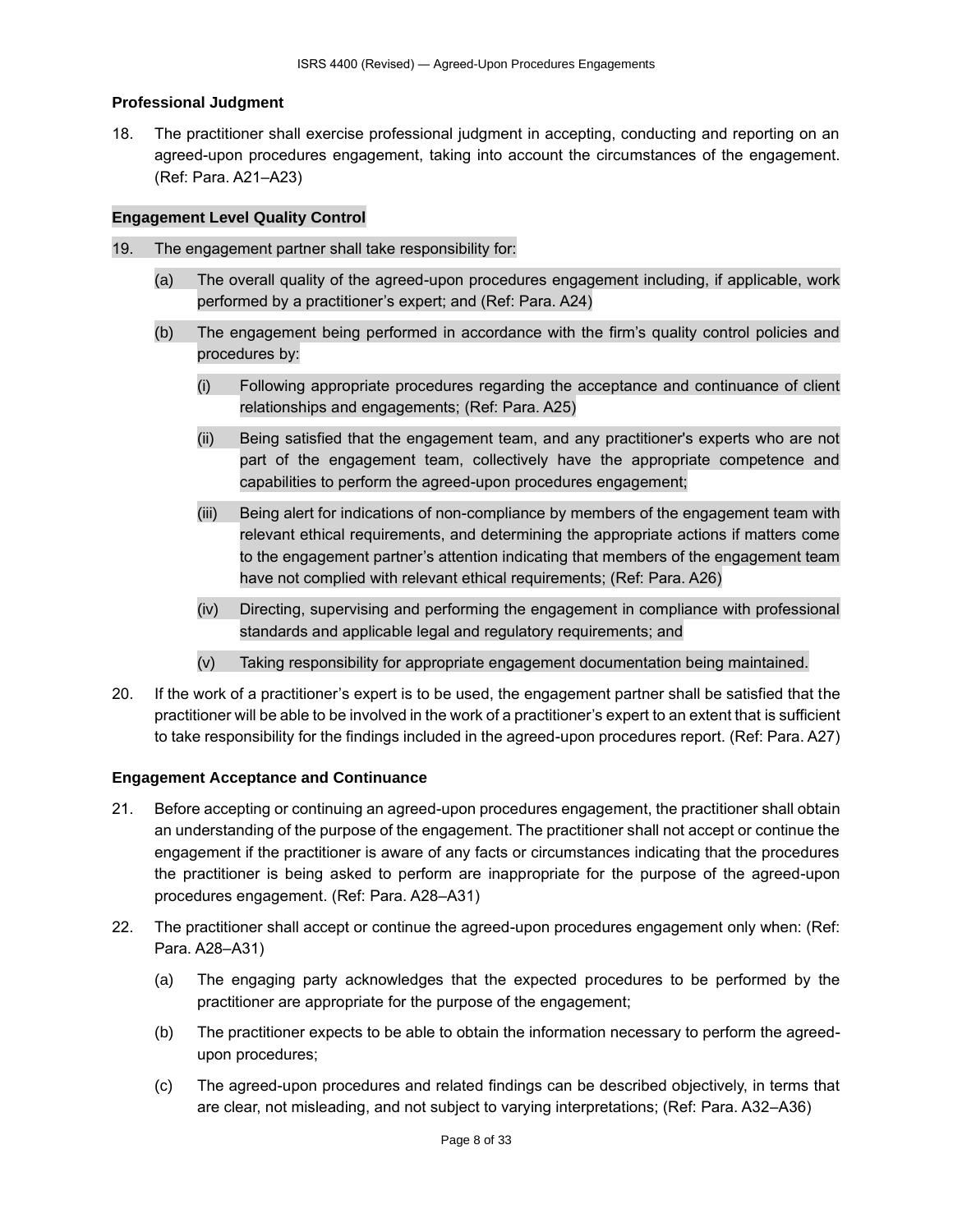- (d) The practitioner has no reason to believe that relevant ethical requirements will not be complied with; and
- (e) If the practitioner is required to comply with independence requirements, the practitioner has no reason to believe that the independence requirements will not be complied with. (Ref: Para. A37–A38)
- <span id="page-8-0"></span>23. If the engagement partner obtains information that would have caused the firm to decline the engagement had that information been available earlier, the engagement partner shall communicate that information promptly to the firm, so that the firm and the engagement partner can take necessary action.

# **Agreeing the Terms of the Engagement**

- 24. The practitioner shall agree the terms of the agreed-upon procedures engagement with the engaging party and record the agreed terms of engagement in an engagement letter or other suitable form of written agreement. These terms shall include the following: (Ref: Para. A39–A40)
	- (a) Identification of the subject matter(s) on which the agreed-upon procedures will be performed;
	- (b) The purpose of the engagement and the intended users of the agreed-upon procedures report as identified by the engaging party;
	- (c) If applicable, the responsible party as identified by the engaging party, and a statement that the agreed-upon procedures engagement is performed on the basis that the responsible party is responsible for the subject matter on which the agreed-upon procedures are performed;
	- (d) Acknowledgement of the relevant ethical requirements with which the practitioner will comply in conducting the agreed-upon procedures engagement;
	- (e) A statement as to whether the practitioner is required to comply with independence requirements and, if so, the relevant independence requirements; (Ref: Para. A37–A38)
	- (f) The nature of the agreed-upon procedures engagement, including statements that:
		- (i) An agreed-upon procedures engagement involves the practitioner performing the procedures agreed with the engaging party (and if relevant, other parties), and reporting the findings; (Ref: Para. A10)
		- (ii) Findings are the factual results of the agreed-upon procedures performed; and
		- (iii) An agreed-upon procedures engagement is not an assurance engagement and accordingly, the practitioner does not express an opinion or an assurance conclusion;
	- (g) Acknowledgement by the engaging party (and if relevant, other parties) that the agreed-upon procedures are appropriate for the purpose of the engagement; (Ref: Para. A10)
	- (h) Identification of the addressee of the agreed-upon procedures report;
	- (i) The nature, timing and extent of the procedures to be performed, described in terms that are clear, not misleading and not subject to varying interpretations; and (Ref: Para. A41–A42)
	- (j) Reference to the expected form and content of the agreed-upon procedures report.
- 25. If the agreed-upon procedures are modified during the course of the engagement, the practitioner shall agree amended terms of engagement with the engaging party that reflect the modified procedures. (Ref: Para. A43)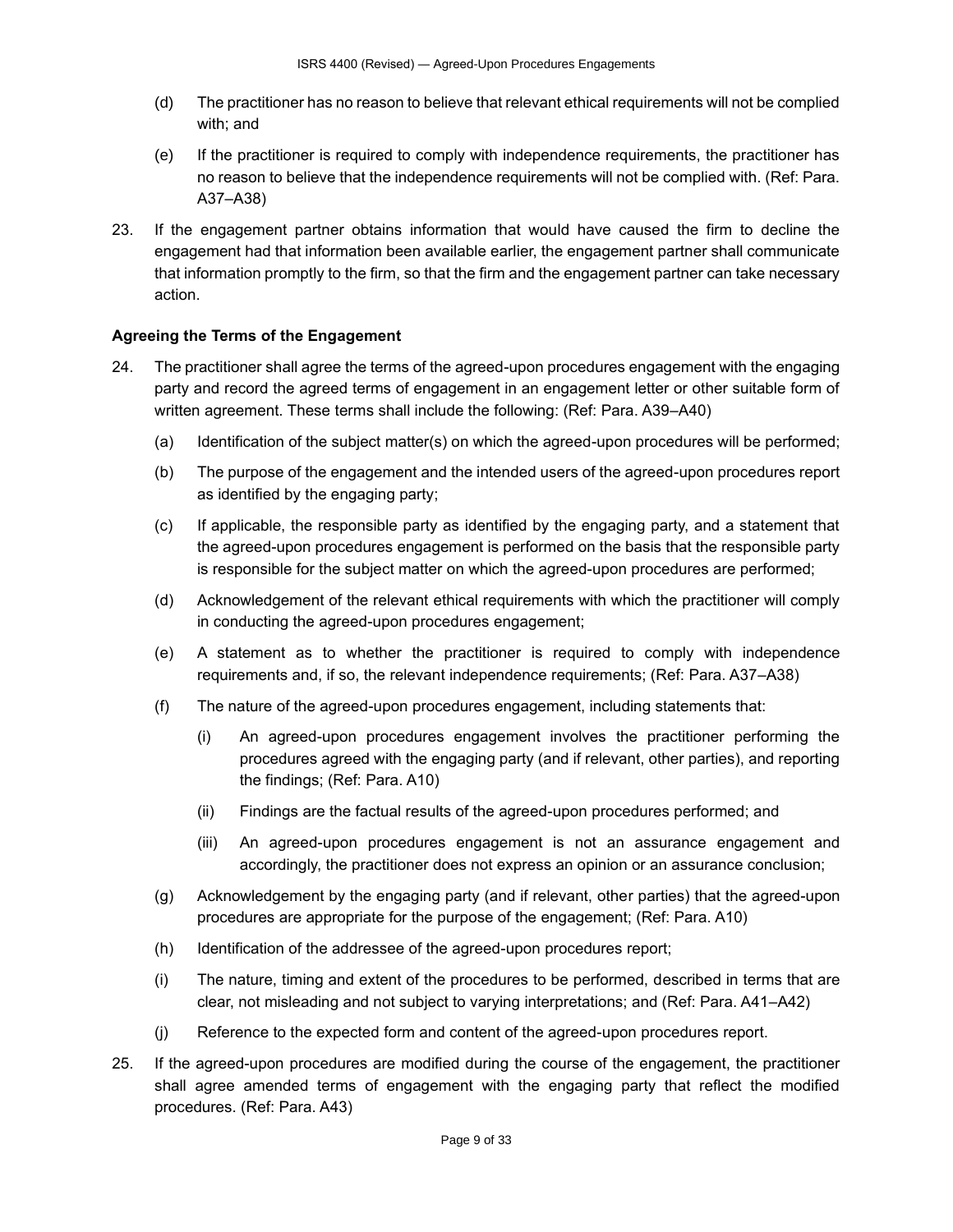# *Recurring Agreed-Upon Procedures Engagements*

26. On recurring agreed-upon procedures engagements, the practitioner shall evaluate whether circumstances, including changes in the engagement acceptance considerations, require the terms of the engagement to be revised and whether there is a need to remind the engaging party of the existing terms of engagement. (Ref: Para. A44)

### <span id="page-9-0"></span>**Performing the Agreed-Upon Procedures**

- 27. The practitioner shall perform the procedures as agreed upon in the terms of the engagement.
- <span id="page-9-1"></span>28. The practitioner shall consider whether to request written representations. (Ref: Para. A45)

### **Using the Work of a Practitioner's Expert**

- 29. If the practitioner uses the work of a practitioner's expert, the practitioner shall: (Ref: Para. A46–A47, A50)
	- (a) Evaluate the competence, capabilities and objectivity of the practitioner's expert;
	- (b) Agree with the practitioner's expert on the nature, scope and objectives of that expert's work; (Ref: Para. A48–A49)
	- (c) Determine whether the nature, timing and extent of the work performed by the practitioner's expert is consistent with the work agreed with the expert; and
	- (d) Determine whether the findings adequately describe the results of the work performed, taking into account the work performed by the practitioner's expert.

#### <span id="page-9-2"></span>**The Agreed-Upon Procedures Report**

- 30. The agreed-upon procedures report shall be in writing and shall include: (Ref: Para. A51)
	- (a) A title that clearly indicates that the report is an agreed-upon procedures report;
	- (b) An addressee as set forth in the terms of the engagement;
	- (c) Identification of the subject matter on which the agreed-upon procedures are performed; (Ref: Para. A52)
	- (d) Identification of the purpose of the agreed-upon procedures report and a statement that the agreed-upon procedures report may not be suitable for another purpose; (Ref: Para. A53–A54)
	- (e) A description of an agreed-upon procedures engagement stating that:
		- (i) An agreed-upon procedures engagement involves the practitioner performing the procedures that have been agreed with the engaging party (and if relevant, other parties), and reporting the findings; (Ref: Para. A10)
		- (ii) Findings are the factual results of the agreed-upon procedures performed; and
		- (iii) The engaging party (and if relevant, other parties) has acknowledged that the agreedupon procedures are appropriate for the purpose of the engagement; (Ref: Para. A10)
	- (f) If applicable, the responsible party as identified by the engaging party, and a statement that the responsible party is responsible for the subject matter on which the agreed-upon procedures are performed;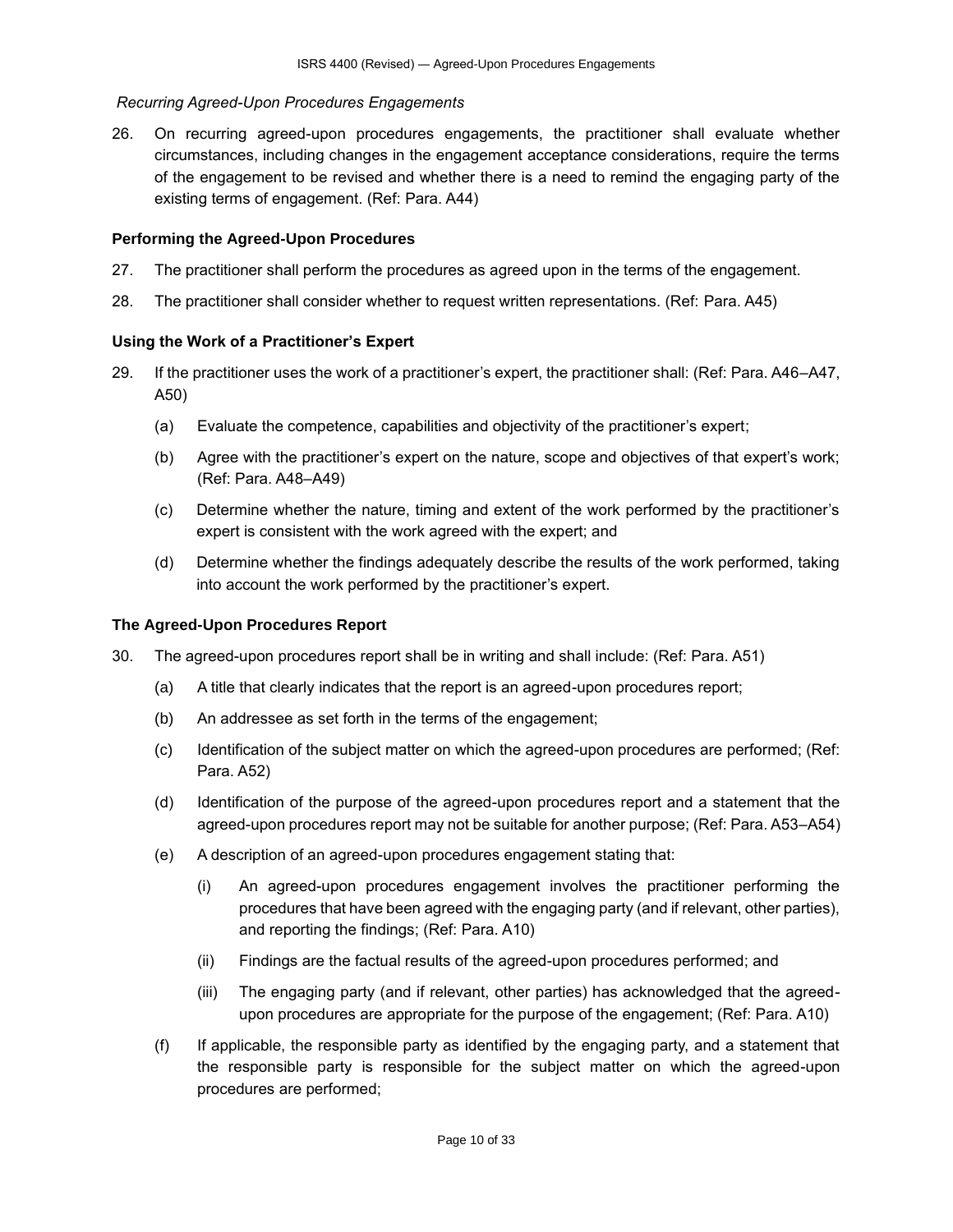- (g) A statement that the engagement was performed in accordance with ISRS 4400 (Revised);
- (h) A statement that the practitioner makes no representation regarding the appropriateness of the agreed-upon procedures;
- (i) A statement that the agreed-upon procedures engagement is not an assurance engagement and accordingly, the practitioner does not express an opinion or an assurance conclusion;
- (j) A statement that, had the practitioner performed additional procedures, other matters might have come to the practitioner's attention that would have been reported;
- (k) A statement that the practitioner complies with the ethical requirements of the IESBA Code, or other professional requirements, or requirements imposed by law or regulation, that are at least as demanding;
- (l) With respect to independence:
	- (i) If the practitioner is not required to be independent and has not otherwise agreed in the terms of engagement to comply with independence requirements, a statement that, for the purpose of the engagement, there are no independence requirements with which the practitioner is required to comply; or
	- (ii) If the practitioner is required to be independent or has agreed in the terms of engagement to comply with independence requirements, a statement that the practitioner has complied with the relevant independence requirements. The statement shall identify the relevant independence requirements;
- (m) A statement that the firm of which the practitioner is a member applies ISQC 1, or other professional requirements, or requirements in law or regulation, that are at least as demanding as ISQC 1. If the practitioner is not a professional accountant, the statement shall identify the professional requirements, or requirements in law or regulation, applied that are at least as demanding as ISQC 1;
- (n) A description of the procedures performed detailing the nature and extent, and if applicable, the timing, of each procedure as agreed in the terms of the engagement; (Ref: Para. A55–A57)
- (o) The findings from each procedure performed, including details on exceptions found; (Ref: Para. A55–A56)
- (p) The practitioner's signature;
- (q) The date of the agreed-upon procedures report; and
- (r) The location in the jurisdiction where the practitioner practices.
- 31. If the practitioner refers to the work performed by a practitioner's expert in the agreed-upon procedures report, the wording of the report shall not imply that the practitioner's responsibility for performing the procedures and reporting the findings is reduced because of the involvement of an expert. (Ref: Para. A58)
- 32. If the practitioner provides a summary of findings in the agreed-upon procedures report in addition to the description of findings as required by paragraph 30(o):
	- (a) The summary of findings shall be described in a manner that is objective, in terms that are clear, not misleading, and not subject to varying interpretations; and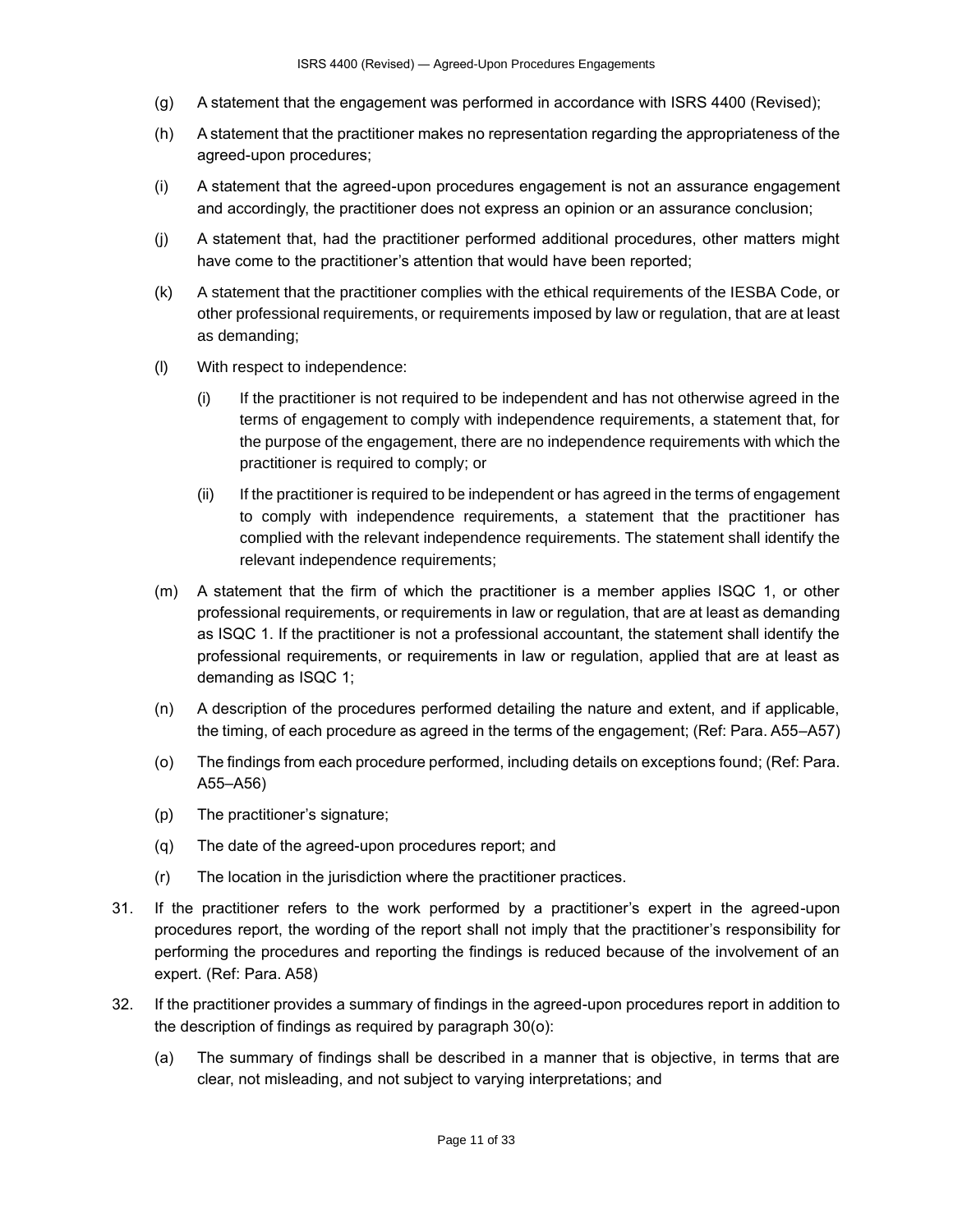- (b) The agreed-upon procedures report shall include a statement indicating that reading the summary is not a substitute for reading the complete report.
- 33. The practitioner shall date the agreed-upon procedures report no earlier than the date on which the practitioner completed the agreed-upon procedures and determined the findings in accordance with this ISRS.

### <span id="page-11-0"></span>**Undertaking an Agreed-Upon Procedures Engagement Together with Another Engagement**

34. The agreed-upon procedures report shall be clearly distinguished from reports on other engagements. (Ref: Para. A59)

### <span id="page-11-1"></span>**Documentation**

- 35. The practitioner shall include in the engagement documentation: (Ref: Para. A60)
	- (a) The written terms of engagement and, if applicable, the agreement of the engaging party as to modifications to the procedures;
	- (b) The nature, timing and extent of the agreed-upon procedures performed; and
	- (c) The findings resulting from the agreed-upon procedures performed.

# **Application and Other Explanatory Material**

### <span id="page-11-2"></span>**Scope of this ISRS** (Ref: Para. 2)

A1. Reference to "subject matters" in this ISRS encompasses anything on which agreed-upon procedures are performed, including information, documents, measurements or compliance with laws and regulations, as relevant.

\*\*\*

- A2. Examples of financial and non-financial subject matters on which an agreed-upon procedures engagement may be performed include:
	- Financial subject matters relating to:
		- o The entity's financial statements or specific classes of transactions, account balances or disclosures within the financial statements.
		- o Eligibility of expenditures claimed from a funding program.
		- o Revenues for determining royalties, rent or franchise fees based on a percentage of revenues.
		- o Capital adequacy ratios for regulatory authorities.
	- Non-financial subject matters relating to:
		- o Numbers of passengers reported to a civil aviation authority.
		- $\circ$  Observation of destruction of fake or defective goods reported to a regulatory authority.
		- o Data generating processes for lottery draws reported to a regulatory authority.
		- o Volume of greenhouse gas emissions reported to a regulatory authority.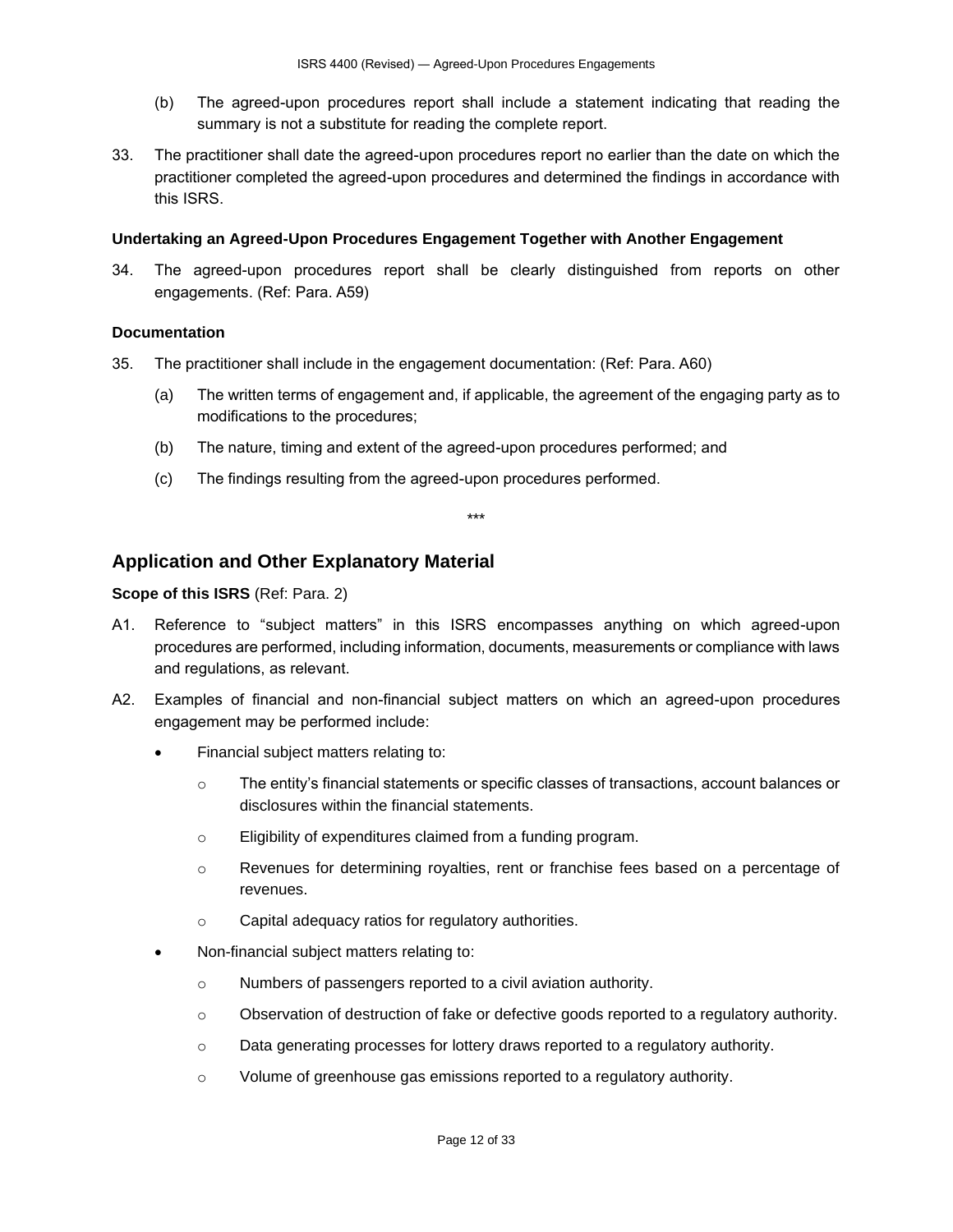The above list is not exhaustive. Additional types of subject matters may arise as external reporting demands evolve.

*Relationship with ISQC 1* (Ref: Para. 3)

- A3. ISQC 1 deals with the firm's responsibilities to establish and maintain its system of quality control for related services engagements, including agreed-upon procedures engagements. Those responsibilities are directed at establishing:
	- The firm's quality control system; and
	- The firm's related policies designed to achieve the objective of the quality control system and its procedures to implement and monitor compliance with those policies.
- A4. Under ISQC 1, the firm has an obligation to establish and maintain a system of quality control to provide it with reasonable assurance that:
	- (a) The firm and its personnel comply with professional standards and applicable legal and regulatory requirements; and
	- (b) Reports issued by the firm or engagement partners are appropriate in the circumstances.<sup>2</sup>
- A5. A jurisdiction that has not adopted ISQC 1 in relation to agreed-upon procedures engagements may set out requirements for quality control in firms performing such engagements. The provisions of this ISRS regarding quality control at the engagement level are premised on the basis that quality control requirements adopted are at least as demanding as those of ISQC 1. This is achieved when those requirements impose obligations on the firm to achieve the aims of the requirements of ISQC 1, including an obligation to establish a system of quality control that includes policies and procedures that address each of the following elements:
	- Leadership responsibilities for quality within the firm:
	- Relevant ethical requirements;
	- Acceptance and continuance of client relationships and specific engagements;
	- Human resources;
	- Engagement performance; and
	- Monitoring.
- A6. Within the context of the firm's system of quality control, engagement teams have a responsibility to implement quality control procedures applicable to the engagement.
- A7. Unless information provided by the firm or other parties suggests otherwise, the engagement team is entitled to rely on the firm's system of quality control. For example, the engagement team may rely on the firm's system of quality control in relation to:
	- Competence of personnel through their recruitment and formal training.
	- Maintenance of client relationships through acceptance and continuance systems.
	- Adherence to legal and regulatory requirements through the monitoring process.

<sup>2</sup> ISQC 1, paragraph 11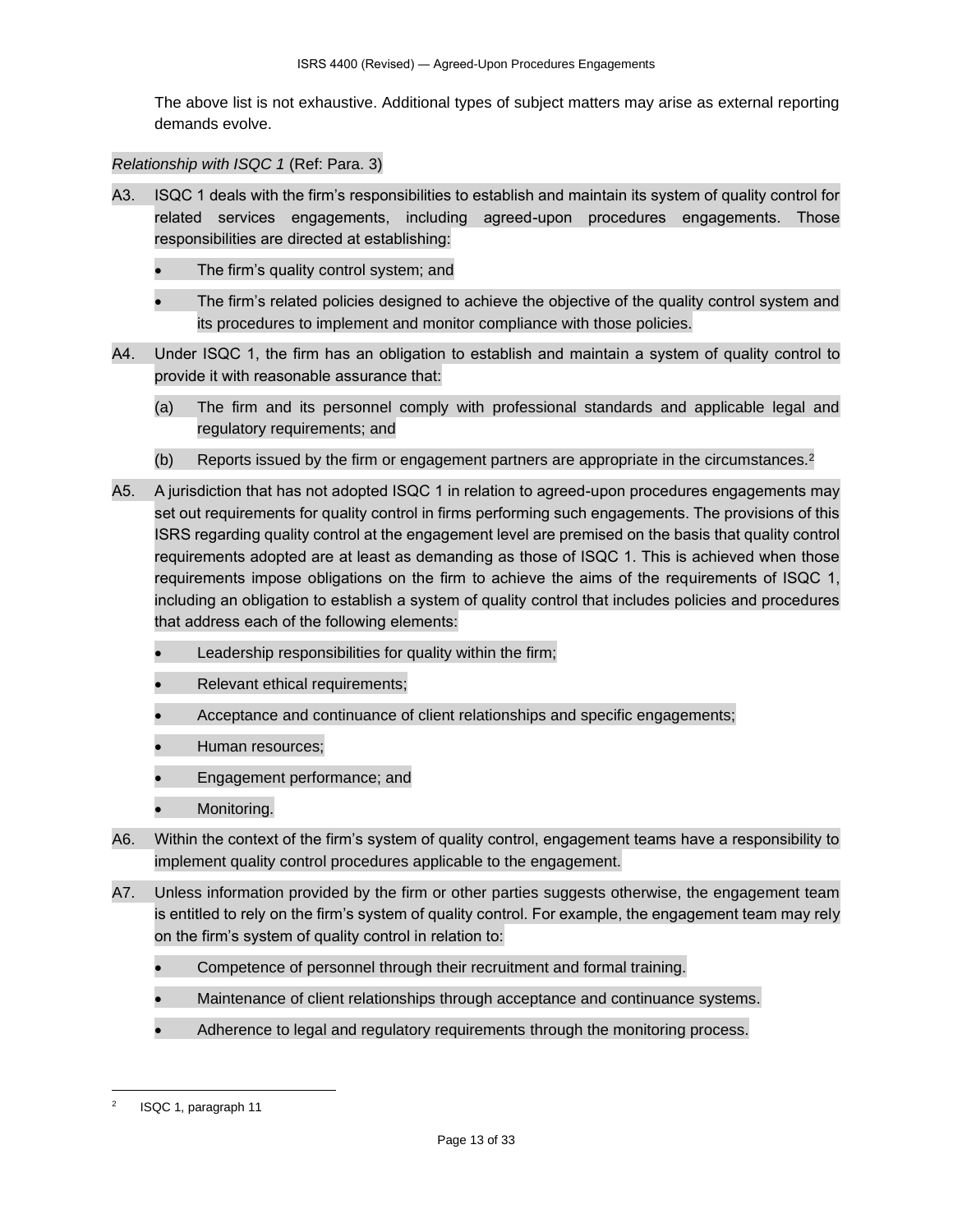In considering deficiencies identified in the firm's system of quality control that may affect the agreedupon procedures engagement, the engagement partner may consider measures taken by the firm to rectify the situation that the engagement partner considers are sufficient in the context of that agreedupon procedures engagement.

A8. A deficiency in the firm's system of quality control does not necessarily indicate that an agreed-upon procedures engagement was not performed in accordance with professional standards and applicable legal and regulatory requirements, or that the agreed-upon procedures report was not appropriate.

# **Effective Date** (Ref: Para. 11)

A9. For terms of engagement covering multiple years, practitioners may wish to update the terms of engagement so that the agreed-upon procedures engagements will be conducted in accordance with this ISRS on or after the effective date.

# <span id="page-13-0"></span>**Definitions**

*Engaging Party and Other Intended Users* (Ref: Para. 13(a), 13(b), 13(d), 13(g), 24(f)(i), 24(g), 30(e)(i), 30(e)(iii))

- A10. In some circumstances, the procedures may be agreed with intended users in addition to the engaging party. Intended users other than the engaging party may also acknowledge the appropriateness of the procedures.
- A11. The engaging party may be, under different circumstances, the responsible party, a regulator or other intended user. References to the engaging party in this ISRS include multiple engaging parties when relevant.

*Findings* (Ref: Para. 13(f))

- A12. Findings are capable of being objectively verified, which means that different practitioners performing the same procedures are expected to arrive at equivalent results. Findings exclude the expression of an opinion or a conclusion as well as any recommendations that the practitioner may make.
- A13. Practitioners may use the term "factual findings" in place of "findings", for example, in cases when the practitioner is concerned that the term "findings" may be misunderstood. This may be the case in jurisdictions or languages where the term "findings" may be understood as including results that are not factual.

# <span id="page-13-1"></span>**Relevant Ethical Requirements** (Ref: Para. 17)

# *Objectivity and Independence*

A14. A practitioner performing an agreed-upon procedures engagement is required to comply with relevant ethical requirements. Relevant ethical requirements ordinarily comprise the IESBA Code, together with national requirements that are more restrictive. The IESBA Code requires practitioners to comply with fundamental principles including objectivity, which requires practitioners not to compromise their professional or business judgment because of bias, conflict of interest or the undue influence of others. Accordingly, relevant ethical requirements to which the practitioner is subject would, at a minimum, require the practitioner to be objective when performing an agreed-upon procedures engagement.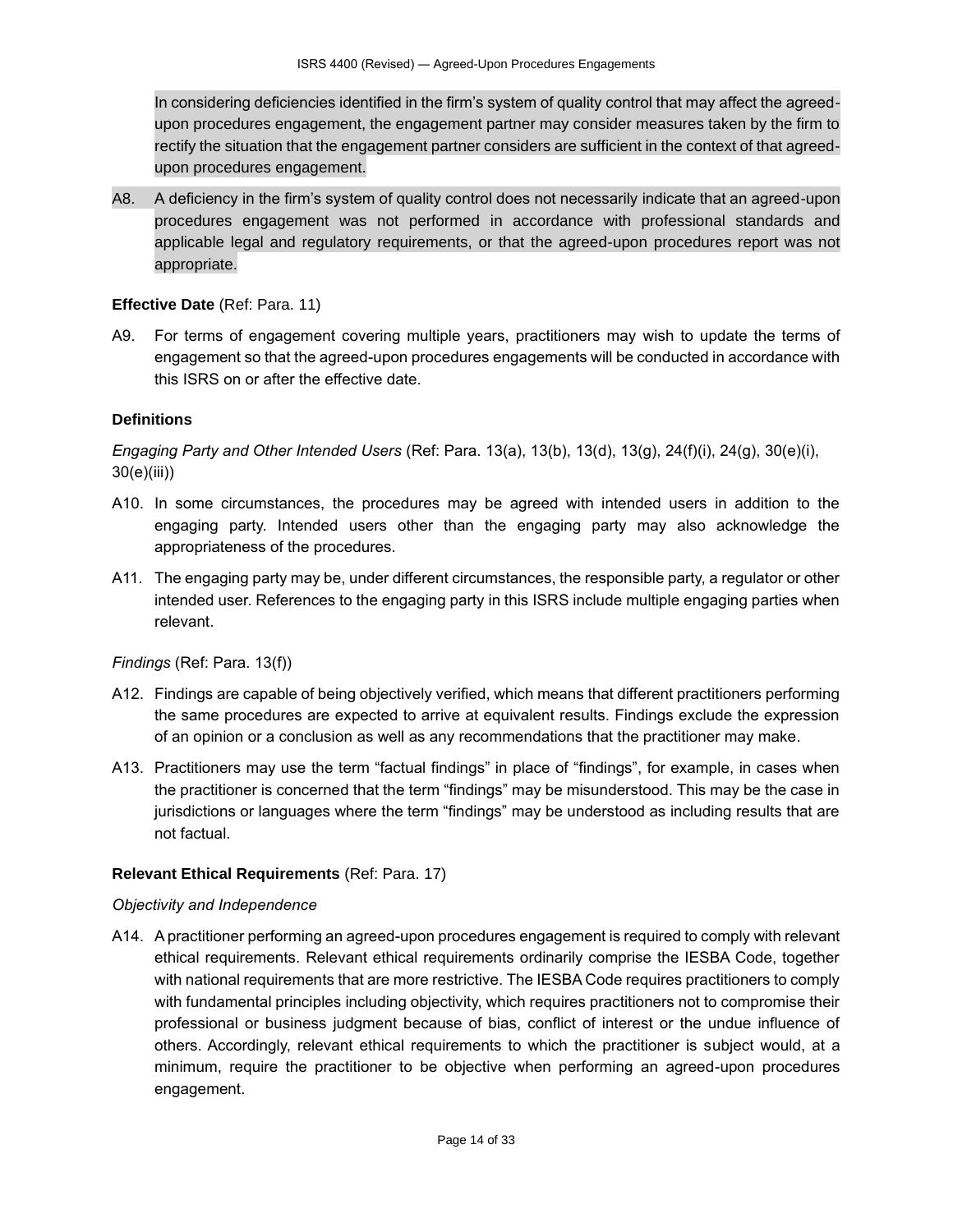A15. The IESBA Code does not contain independence requirements for agreed-upon procedures engagements. However, national ethical codes, laws or regulations, other professional requirements, or conditions of a contract, program, or arrangement relating to the subject matter for the agreedupon procedures engagement may specify requirements pertaining to independence.

# *Non-Compliance with Laws and Regulations*<sup>3</sup>

- A16. Law, regulation or relevant ethical requirements may:
	- (a) Require the practitioner to report identified or suspected non-compliance with laws and regulations to an appropriate authority outside the entity.
	- (b) Establish responsibilities under which reporting to an appropriate authority outside the entity may be appropriate in the circumstances.<sup>4</sup>
- A17. Reporting identified or suspected non-compliance with laws and regulations to an appropriate authority outside the entity may be required or appropriate in the circumstances because:
	- (a) Law, regulation or relevant ethical requirements require the practitioner to report;
	- (b) The practitioner has determined reporting is an appropriate action to respond to identified or suspected non-compliance in accordance with relevant ethical requirements; or
	- (c) Law, regulation or relevant ethical requirements provide the practitioner with the right to do so.
- A18. The practitioner is not expected to have a level of understanding of laws and regulations beyond that necessary to be able to perform the agreed-upon procedures engagement. However, law, regulation or relevant ethical requirements may expect the practitioner to apply knowledge, professional judgment and expertise in responding to identified or suspected non-compliance. Whether an act constitutes actual non-compliance is ultimately a matter to be determined by a court or other appropriate adjudicative body.
- A19. In some circumstances, the reporting of identified or suspected non-compliance with laws and regulations to an appropriate authority outside the entity may be precluded by the practitioner's duty of confidentiality under law, regulation or relevant ethical requirements. In other cases, reporting identified or suspected non-compliance to an appropriate authority outside the entity would not be considered a breach of the duty of confidentiality under the relevant ethical requirements.<sup>5</sup>
- A20. The practitioner may consider consulting internally (e.g., within the firm or network firm), obtaining legal advice to understand the professional or legal implications of taking any particular course of action, or consulting on a confidential basis with a regulator or a professional body (unless doing so is prohibited by law or regulations or would breach the duty of confidentiality).<sup>6</sup>

<sup>&</sup>lt;sup>3</sup> Relevant ethical requirements may indicate that non-compliance with laws and regulations includes fraud. See, for example, 360.5 A2 of the IESBA Code.

<sup>4</sup> See, for example, paragraphs R360.36 to 360.36A3 of the IESBA Code.

<sup>&</sup>lt;sup>5</sup> See, for example, paragraphs R114.1, 114.1 A1 and R360.37 of the IESBA Code.

<sup>6</sup> See, for example, paragraph 360.39 A1 of the IESBA Code.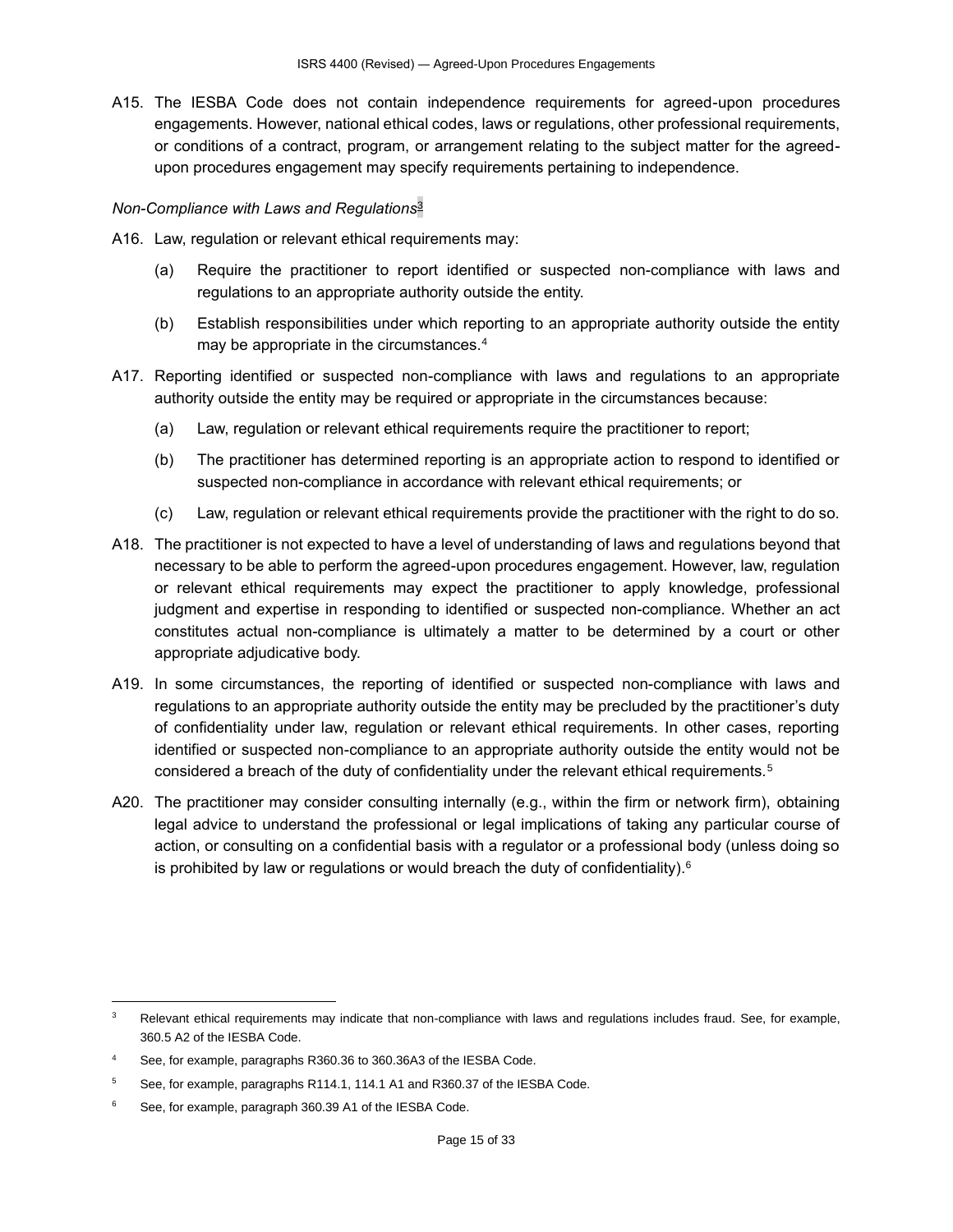# <span id="page-15-0"></span>**Professional Judgment (Ref: Para. 18)**

- A21. Professional judgment is exercised in applying the requirements of this ISRS and relevant ethical requirements, and in making informed decisions about courses of action throughout the agreed-upon procedures engagement, as appropriate.
- A22. In accepting, conducting and reporting on an agreed-upon procedures engagement, professional judgment is exercised, for example, in:

Accepting the engagement

- Discussing and agreeing with the engaging party (and if relevant, other parties) the nature, timing and extent of the procedures to be performed (taking into account the purpose of the engagement).
- Determining whether engagement acceptance and continuance conditions have been met.
- Determining the resources necessary to carry out the procedures as agreed in the terms of the engagement, including the need to involve a practitioner's expert.
- Determining appropriate actions if the practitioner becomes aware of facts or circumstances suggesting that the procedures to which the practitioner is being asked to agree are inappropriate for the purpose of the agreed-upon procedures engagement.

Conducting the engagement

- Determining appropriate actions or responses if, when performing the agreed-upon procedures, the practitioner becomes aware of:
	- o Matters that may indicate fraud or an instance of non-compliance or suspected noncompliance with laws or regulations.
	- $\circ$  Other matters that cast doubt on the integrity of the information relevant to the agreedupon procedures engagement or that indicate that the information may be misleading.
	- o Procedures that cannot be performed as agreed.

Reporting on the engagement

- Describing the findings in an objective manner and in sufficient detail, including when exceptions are found.
- A23. In conducting the agreed-upon procedures engagement, the need for the practitioner to exercise professional judgment when performing the agreed-upon procedures is limited for reasons including:
	- An agreed-upon procedures engagement involves the performance of procedures that have been agreed upon by the practitioner and the engaging party, where the engaging party has acknowledged that the procedures performed are appropriate for the purpose of the engagement.
	- The agreed-upon procedures and the findings that result from performing those procedures are capable of being described objectively, in terms that are clear, not misleading, and not subject to varying interpretations.
	- The findings are capable of being objectively verified, which means that different practitioners performing the same procedures are expected to arrive at equivalent results.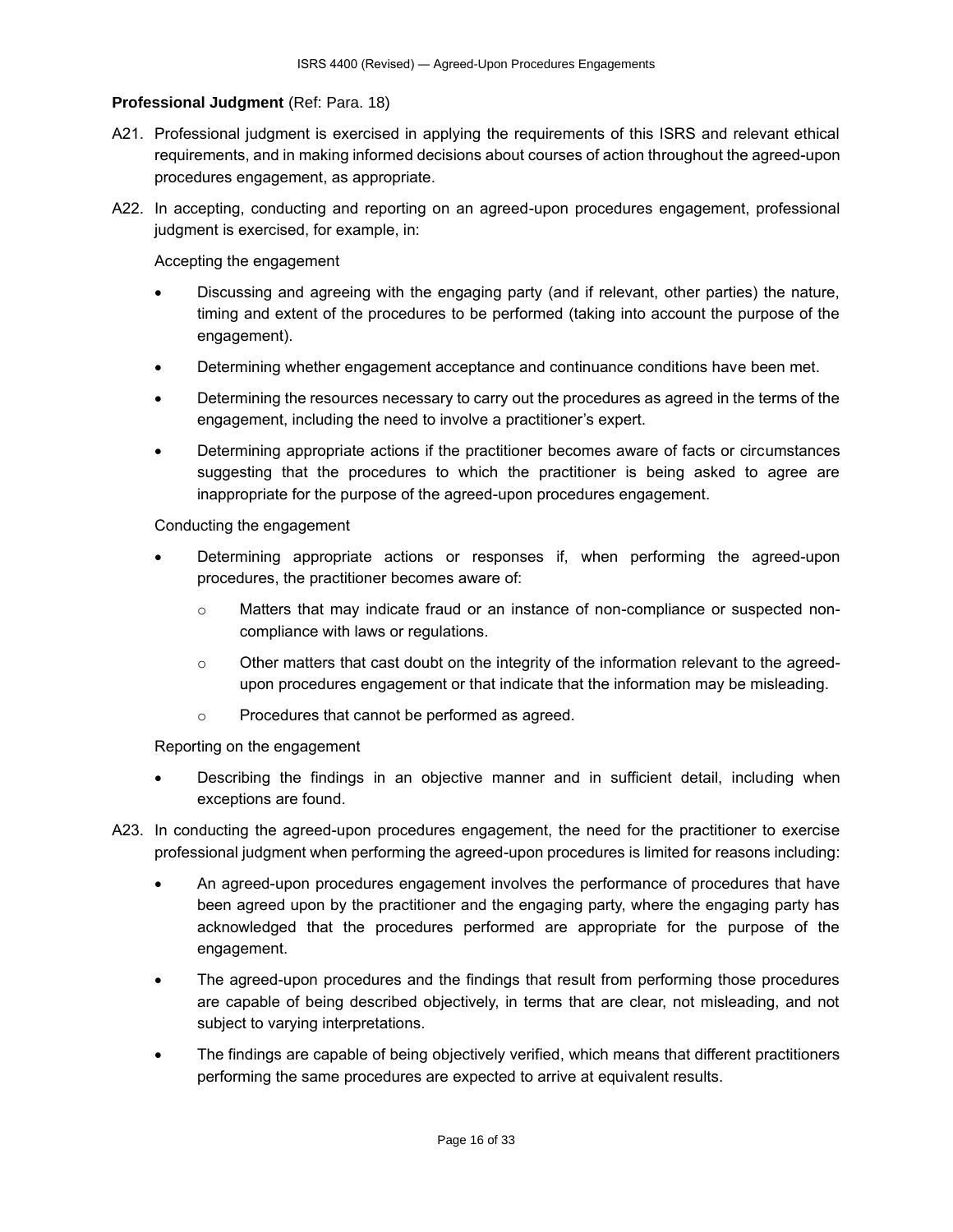### <span id="page-16-0"></span>**Engagement Level Quality Control** (Ref: Para. 19–20)

- A24. The actions of the engagement partner and appropriate messages to the other members of the engagement team, in taking responsibility for the overall quality on each engagement, emphasize the importance to achieving the quality of the engagement of:
	- (a) Performing work that complies with professional standards and regulatory and legal requirements;
	- (b) Complying with the firm's quality control policies and procedures as applicable; and
	- (c) Issuing the practitioner's report for the engagement in accordance with this ISRS.
- A25. ISQC 1 requires the firm to obtain such information as it considers necessary in the circumstances before accepting an engagement with a new client, when deciding whether to continue an existing engagement, and when considering acceptance of a new engagement with an existing client. Information that assists the engagement partner in determining whether acceptance or continuance of client relationships and agreed-upon procedures engagements is appropriate may include information concerning the integrity of the principal owners, key management and those charged with governance. If the engagement partner has cause to doubt management's integrity to a degree that is likely to affect proper performance of the engagement, it may not be appropriate to accept the engagement.
- A26. ISQC 1 sets out the responsibilities of the firm for establishing policies and procedures designed to provide it with reasonable assurance that the firm and its personnel comply with relevant ethical requirements. This ISRS sets out the engagement partner's responsibilities with respect to the engagement team's compliance with relevant ethical requirements.
- A27. If the practitioner is unable to meet the requirement in paragraph 20, it may be appropriate for the practitioner to agree with the engaging party to limit the scope of the agreed-upon procedures engagement to procedures for which the practitioner can appropriately take responsibility. The engaging party may separately engage an expert to perform the other procedures.

#### <span id="page-16-1"></span>**Engagement Acceptance and Continuance** (Ref: Para. 21–23)

- A28. In obtaining an understanding of the purpose of the agreed-upon procedures engagement, the practitioner may become aware of indications that the procedures the practitioner is asked to perform are inappropriate for the purpose of the agreed-upon procedures engagement. For example, the practitioner may be aware of facts or circumstances that indicate:
	- The procedures are selected in a manner intended to bias the intended users' decision-making.
	- The subject matter on which the agreed-upon procedures are performed is unreliable.
	- An assurance engagement or advisory service may better serve the needs of the engaging party or other intended users.
- A29. Other actions that may satisfy the practitioner that the conditions in paragraphs 21 and 22 are met include:
	- Comparing the procedures to be performed with written requirements set out, for example, in law or regulation, or in a contractual agreement (sometimes referred to as the "Terms of Reference"), where appropriate.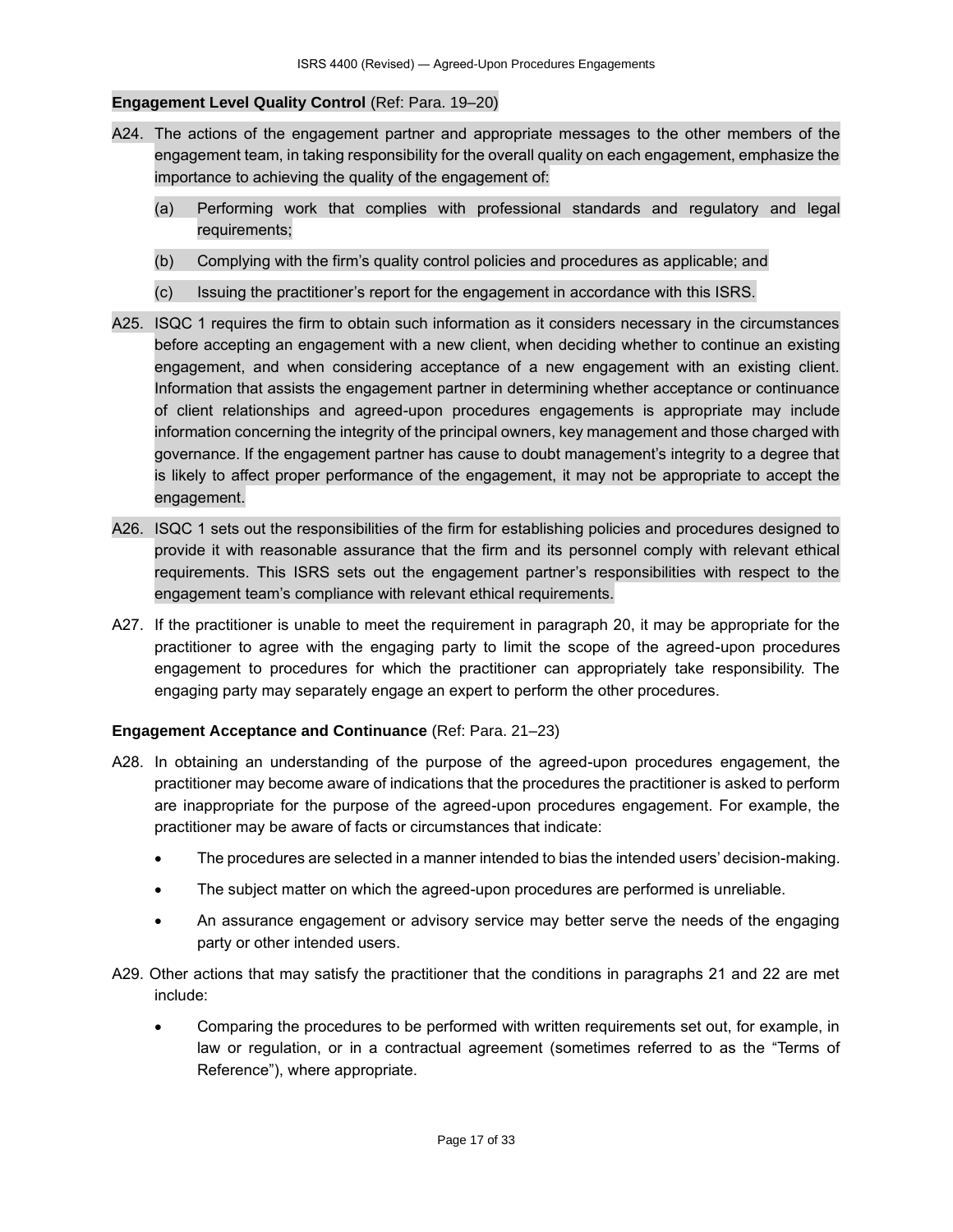- Requesting the engaging party to:
	- $\circ$  Distribute a copy of the anticipated procedures and the form and content of the agreedupon procedures report as set out in the terms of engagement to the intended user(s).
	- $\circ$  Obtain acknowledgement from the intended user(s) of the procedures to be performed.
	- $\circ$  Discuss the procedures to be performed with appropriate representatives of the intended user(s).
- Reading correspondence between the engaging party and other intended user(s) if the engaging party is not the only intended user.
- A30. If the conditions in paragraphs 21 and 22 are not met, it is unlikely that an agreed-upon procedures engagement is able to meet the needs of the engaging party or other intended users. In such circumstances, the practitioner may suggest other services, such as an assurance engagement, that may be more appropriate.
- A31. All the conditions in paragraphs 21 and 22 also apply to procedures that have been added or modified during the course of the engagement.

# *Descriptions of Agreed-Upon Procedures and Findings* (Ref: Para. 22(c))

- A32. The procedures to be performed during the agreed-upon procedures engagement may be prescribed by law or regulation. In some circumstances, law or regulation may also prescribe the way the procedures or findings are to be described in the agreed-upon procedures report. As set out in paragraph 22(c), a condition of accepting an agreed-upon procedures engagement is that the practitioner has determined that the agreed-upon procedures and findings can be described objectively, in terms that are clear, not misleading, and not subject to varying interpretations.
- A33. Agreed-upon procedures are described objectively, in terms that are clear, not misleading, and not subject to varying interpretations. This means that they are described at a level of specificity sufficient for an intended user to understand the nature and extent and if applicable, the timing, of the procedures performed. It is important to recognize that any term could potentially be used in an unclear or misleading manner, depending on context or the absence thereof. Assuming that the terms are appropriate in the context in which they are used, examples of descriptions of actions that may be acceptable include:
	- Confirm.
	- Compare.
	- Agree.
	- Trace.
	- Inspect.
	- Inquire.
	- Recalculate.
	- Observe.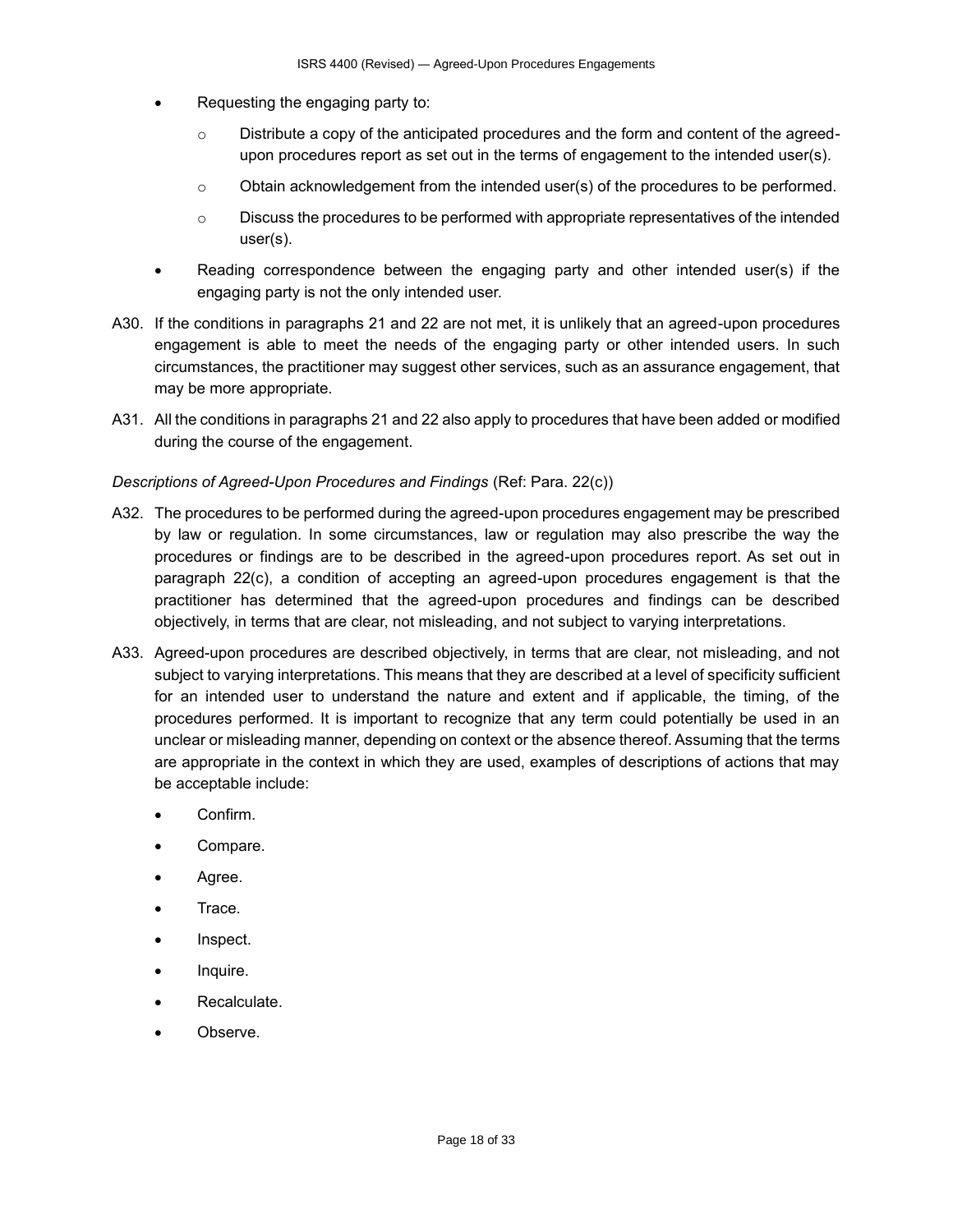- A34. Terms that may be unclear, misleading, or subject to varying interpretations depending on the context in which they are used, may include, for example:
	- Terms that are associated with assurance under the IAASB's Standards such as "present fairly" or "true and fair," "audit," "review," "assurance," "opinion," or "conclusion."
	- Terms that imply expression of an assurance opinion or conclusion such as "we certify," "we verify," "we have ascertained" or "we have ensured" with regard to the findings.
	- Unclear or vague phrases such as "we obtained all the explanations and performed such procedures as we considered necessary."
	- Terms that are subject to varying interpretations such as "material" or "significant."
	- Imprecise descriptions of procedures such as "discuss," "evaluate," "test," "analyze" or "examine" without specifying the nature and extent, and if applicable, the timing, of the procedures to be performed. For example, using the word "discuss" may be imprecise without specifying with whom the discussion is held or the specific questions asked.
	- Terms that suggest that the findings do not reflect factual results such as "in our view," "from our perspective" or "we take the position that."
- A35. For example, a procedure such as "review cost allocations to determine if they are reasonable" is unlikely to meet the condition for terms to be clear, not misleading, or not subject to varying interpretations because:
	- The term "review" may be misinterpreted by some users to mean that the cost allocation was the subject of a limited assurance engagement even though no such assurance is intended by the procedure.
	- The term "reasonable" is subject to varying interpretations as to what constitutes "reasonable."
- A36. In circumstances when law or regulation specifies a procedure or describes a procedure using terms that are unclear, misleading, or subject to varying interpretations, the practitioner may satisfy the condition in paragraph 22(c) by, for example, requesting the engaging party to:
	- Modify the procedure or the description of the procedure so that it is no longer unclear, misleading, or subject to varying interpretations.
	- If a term that is unclear, misleading or subject to varying interpretations cannot be amended, for example because of law or regulation, include a definition of the term in the agreed-upon procedures report.

# *Compliance with Independence Requirements* (Ref: Para. 22(e), 24(e))

A37. Paragraph 22(e) applies when the practitioner is required to comply with independence requirements for reasons such as those set out in paragraph A15. Paragraph 22(e) also applies when the practitioner agrees with the engaging party, in the terms of engagement, to comply with independence requirements. For example, the practitioner may have initially determined that the practitioner is not required by relevant ethical requirements, law or regulation, or other reasons to comply with independence requirements. However, when considering engagement acceptance and continuance or agreeing the terms of engagement, the practitioner's knowledge of the following matters may indicate that a discussion with the engaging party as to whether compliance with certain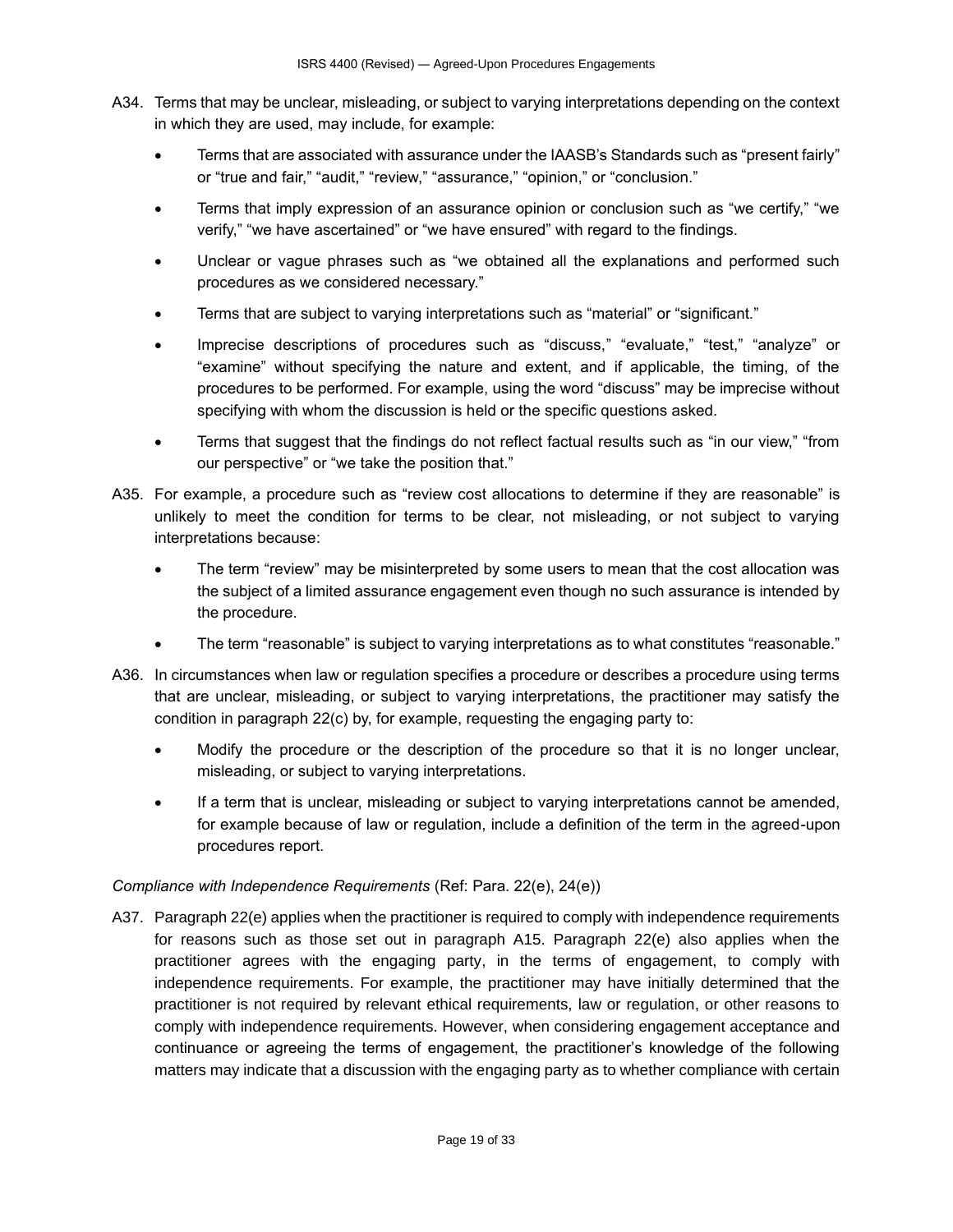identified independence requirements is appropriate for the purpose of the agreed-upon procedures engagement:

- The purpose of the agreed-upon procedures engagement;
- The identity of the engaging party, other intended users and responsible party (if different from the engaging party);
- The nature, timing and extent of the procedures to be performed; or
- Other engagements that the practitioner is performing or has performed for the engaging party, other intended users or the responsible party (if different from the engaging party).
- A38. The practitioner may be the auditor of the financial statements of the engaging party (or responsible party if different from the engaging party). In such a circumstance, if the practitioner is also engaged to conduct an agreed-upon procedures engagement, intended users of the agreed-upon procedures report may assume that the practitioner is independent for the purpose of the agreed-upon procedures engagement. Therefore, the practitioner may agree with the engaging party that the practitioner's compliance with the independence requirements applicable to audits of financial statements is appropriate for the purpose of the agreed-upon procedures engagement. In such a case, a statement that the practitioner is required to comply with such independence requirements is included in the terms of the engagement, in accordance with paragraph 24(e).

# <span id="page-19-0"></span>**Agreeing the Terms of the Engagement** (Ref: Para. 24–25)

- A39. When relevant, additional matters may be included in the engagement letter, for example:
	- Arrangements concerning the involvement of a practitioner's expert in some aspects of the agreed-upon procedures engagement.
	- Any restrictions on the use or distribution of the agreed-upon procedures report.
- A40. An illustrative engagement letter for an agreed-upon procedures engagement is set out in Appendix 1.
- A41. The practitioner may agree with the engaging party that the procedures to be performed will include quantitative thresholds for determining exceptions. If so, these quantitative thresholds are included in the descriptions of the procedures in the terms of the engagement.
- A42. In some circumstances, law or regulation may prescribe only the nature of the procedures to be performed. In such circumstances, in accordance with paragraph 24(i), the practitioner agrees the timing and extent of procedures to be performed with the engaging party so that the engaging party has a basis to acknowledge that the procedures to be performed are appropriate for the purpose of the engagement.
- A43. In some circumstances, agreeing the terms of engagement and performing the agreed-upon procedures takes place in a linear and discrete manner. In other circumstances, agreeing the terms of engagement and performing the agreed-upon procedures is an iterative process, with changes to the agreed-upon procedures being agreed as the engagement progresses in response to new information coming to light. If procedures that have been previously agreed upon need to be modified, paragraph 25 requires the practitioner to agree the amended terms of engagement with the engaging party. The amended terms of engagement may, for example, take the form of an updated engagement letter, an addendum to an existing engagement letter, or other form of written acknowledgement.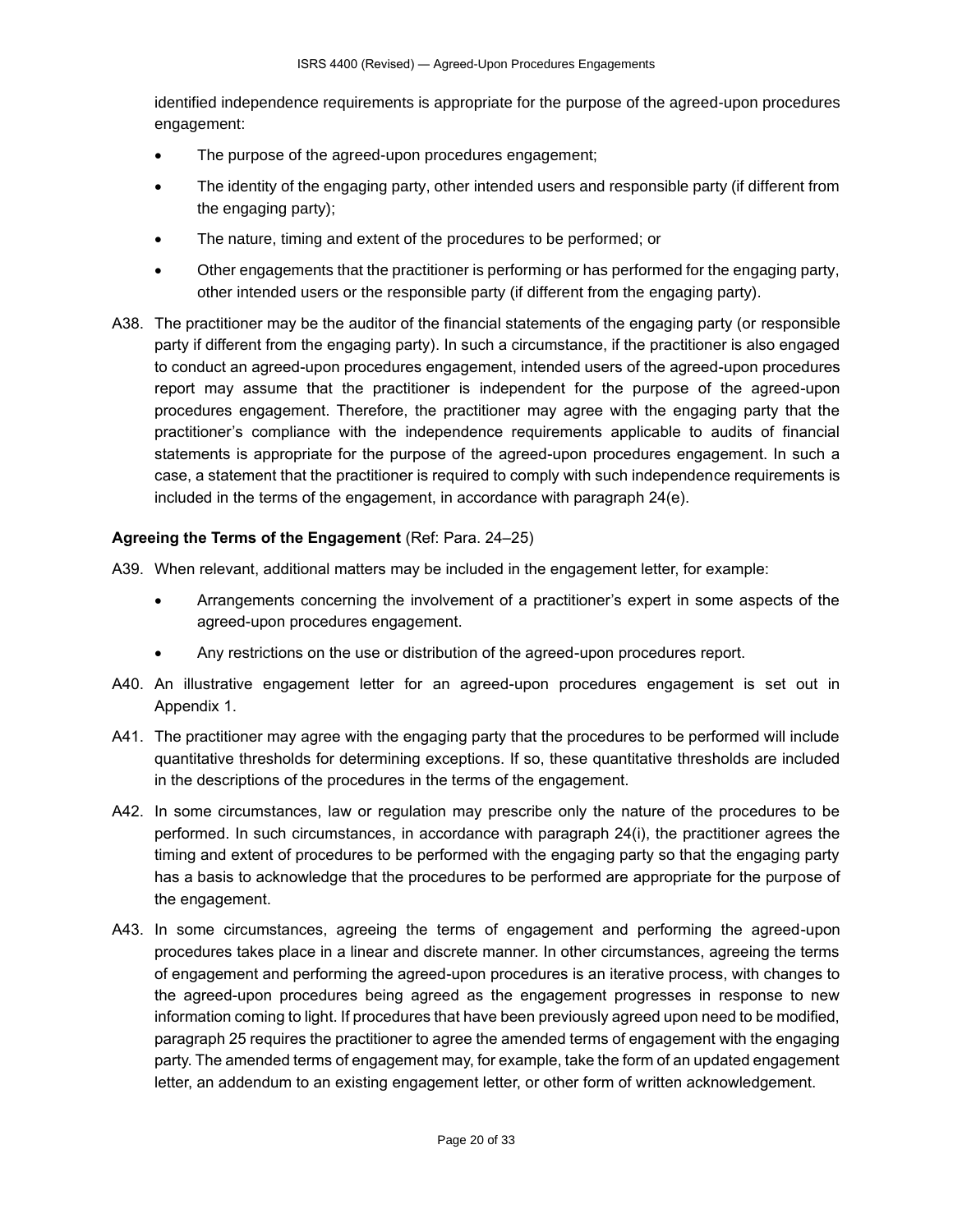# *Recurring Engagements* (Ref: Para. 26)

- A44. The practitioner may decide not to send a new engagement letter or other written agreement for a recurring engagement. However, the following factors may indicate that it is appropriate to revise the terms of the engagement, or to remind the engaging party of the existing terms of the engagement:
	- Any indication that the engaging party misunderstands the purpose of the agreed-upon procedures engagement or the nature, timing or extent of the agreed-upon procedures.
	- Any revised or special terms of the engagement, including any changes in the previously agreed-upon procedures.
	- A change in legal, regulatory or contractual requirements affecting the engagement.
	- A change in management or those charged with governance of the engaging party.

# <span id="page-20-0"></span>**Performing the Agreed-Upon Procedures** (Ref: Para. 28)

A45. The practitioner may decide to request written representations in some circumstances, for example:

- If the agreed-upon procedures involve inquiries, the practitioner may request written representations on the responses that have been provided verbally.
- If the engaging party is not the responsible party, the practitioner may agree with the engaging party to include, as an agreed-upon procedure, requests for written representations from the responsible party.

### <span id="page-20-1"></span>**Using the Work of a Practitioner's Expert** (Ref: Para. 29)

A46. Using the work of a practitioner's expert may involve the use of an expert to assist the practitioner in:

- Discussing with the engaging party the agreed-upon procedures to be performed. For example, a lawyer may provide suggestions to the practitioner on the design of a procedure to address legal aspects of a contract; or
- Performing one or more of the agreed-upon procedure(s). For example, a chemist may perform one of the agreed-upon procedures such as determining the toxin levels in a sample of grains.
- A47. A practitioner's expert may be an external expert engaged by the practitioner or an internal expert who is part of the firm and therefore subject to the firm's system of quality control. The practitioner is entitled to rely on the firm's system of quality control, unless information provided by the firm or other parties suggests otherwise. The extent of that reliance will vary with the circumstances and may affect the nature, timing and extent of the practitioner's procedures with respect to matters such as:
	- Competence and capabilities, through recruitment and training programs.
	- The practitioner's evaluation of the objectivity of the practitioner's expert.
	- Agreement with the practitioner's expert.

Such reliance does not reduce the practitioner's responsibility to meet the requirements of this ISRS.

A48. If the practitioner's expert is performing one or more of the agreed-upon procedure(s), the agreement of the nature, scope and objectives of that expert's work as required by paragraph 29(b) includes the nature, timing and extent of the procedure(s) to be performed by the practitioner's expert. In addition to the matters required by paragraph 29(b), it may be appropriate for the practitioner's agreement with the practitioner's expert to include matters such as the following: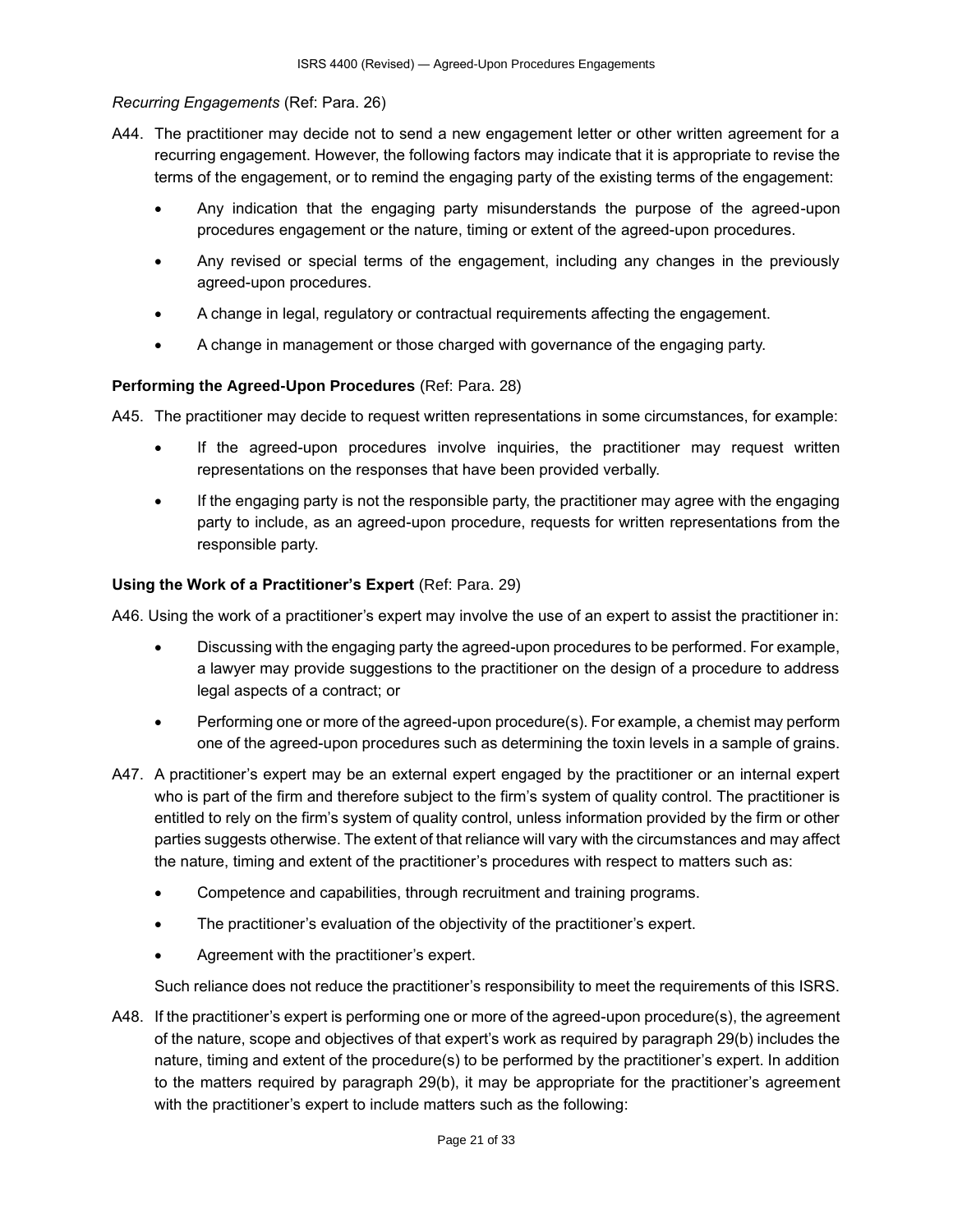- (a) The respective roles and responsibilities of the practitioner and that expert;
- (b) The nature, timing and extent of communication between the practitioner and that expert, including the form of any report to be provided by that expert; and
- (c) The need for the practitioner's expert to observe confidentiality requirements.
- A49. The matters noted in paragraph A47 may affect the level of detail and formality of the agreement between the practitioner and the practitioner's expert, including whether it is appropriate that the agreement be in writing. The agreement between the practitioner and the practitioner's external expert is often in the form of an engagement letter.
- A50. When the work of a practitioner's expert is to be used, it may be appropriate to perform some of the procedures required by paragraph 29 at the engagement acceptance or continuance stage.

# <span id="page-21-0"></span>**The Agreed-Upon Procedures Report** (Ref: Para. 30–33)

A51. Appendix 2 contains illustrations of agreed-upon procedures reports.

### *Subject Matter on which the Agreed-Upon Procedures Are Performed* (Ref: Para. 30(c))

A52. If applicable, to avoid misunderstanding, the practitioner may wish to clarify that the agreed-upon procedures report does not extend to information beyond subject matters on which the agreed-upon procedures are performed. For example, if the practitioner was engaged to perform agreed-upon procedures on an entity's accounts receivable and inventory, the practitioner may wish to include a statement that the agreed-upon procedures report relates only to these accounts and does not extend to the entity's financial statements taken as a whole.

# *Purpose of the Agreed-Upon Procedures Report* (Ref: Para. 30(d))

- A53. In addition to the statement required by paragraph 30(d), the practitioner may consider it appropriate to indicate that the agreed-upon procedures report is intended solely for the engaging party and the intended users. Depending on the law or regulation of the particular jurisdiction, this may be achieved by restricting the distribution or use of the agreed-upon procedures report. In some jurisdictions, it may be possible to restrict the use of the agreed-upon procedures report but not its distribution. In other jurisdictions, it may be possible to restrict the distribution of the agreed-upon procedures report but not its use.
- A54. Factors that the practitioner may consider in deciding whether to restrict the distribution or use of agreed-upon procedures report (if permitted to do so) include, for example whether:
	- There is an elevated risk of users other than the intended users misunderstanding the purpose of the agreed-upon procedures engagement or misinterpreting the findings.
	- The agreed-upon procedures are designed solely for the use of internal users such as management and those charged with governance of the engaging party.
	- The agreed-upon procedures or findings involve confidential information.

# *Agreed-Upon Procedures and Findings* (Ref: Para. 30(n)–30(o))

- A55. If the practitioner is unable to describe the agreed-upon procedures or findings without including confidential or sensitive information, the practitioner may consider:
	- Consulting internally (for example, within the firm or network firm);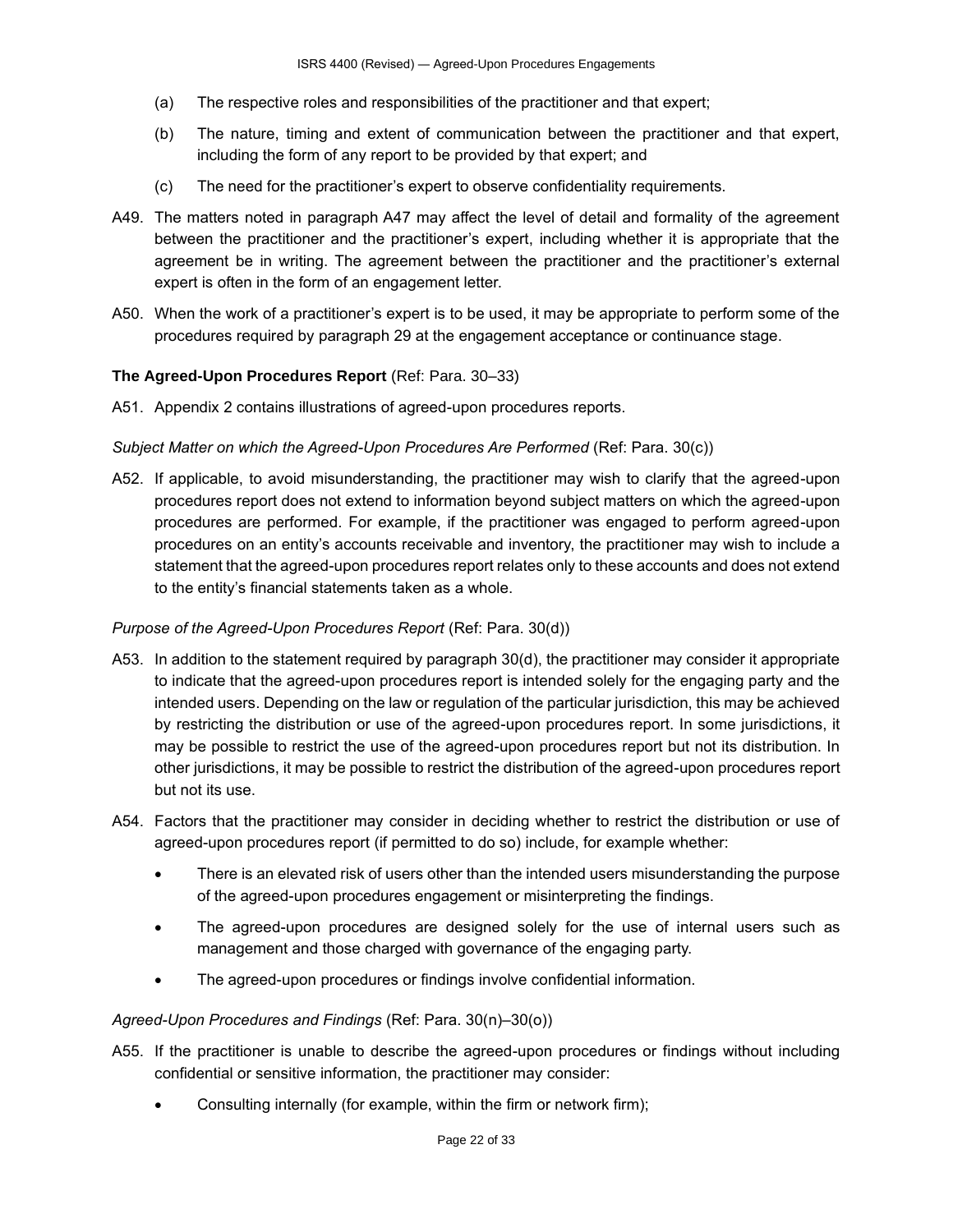- Consulting externally (for example, with the relevant professional body or another practitioner); or
- Obtaining legal advice,

to understand the professional or legal implications of taking any particular course of action.

- A56. There may be circumstances when the fact that previously agreed-upon procedures have not been performed or have been modified is important to the intended users' consideration of the agreedupon procedures and findings. For example, this may be the case when the procedures are set out in law or regulation. In such circumstances, the practitioner may identify, in the agreed-upon procedures report, the procedures agreed in the original terms of the engagement which could not be performed or were modified, and why that has arisen.
- A57. The practitioner may refer to the date when the agreed-upon procedures were agreed in the terms of the engagement.

# *Reference to Practitioner's Expert* (Ref: Para. 31)

A58. In some circumstances, law or regulation may require a reference, in the agreed-upon procedures report, to a practitioner's expert who performed any of the agreed-upon procedures. For example, such a reference may be required for the purposes of transparency in the public sector. The practitioner may also consider it appropriate in other circumstances, for example, when referring to the practitioner's expert when describing the agreed-upon procedures. Nonetheless, the practitioner has sole responsibility for the findings included in the agreed-upon procedures report, and that responsibility is not reduced by the use of the practitioner's expert. It is important therefore that if the agreed-upon procedures report refers to the practitioner's expert, the report does not imply that the practitioner's responsibility is reduced because of the reference to the practitioner's expert.

# <span id="page-22-0"></span>**Undertaking an Agreed-Upon Procedures Engagement Together with Another Engagement** (Ref: Para. 34)

- A59. A practitioner may be requested to perform other engagements together with the agreed-upon procedures engagement, such as providing recommendations arising from the agreed-upon procedures engagement. Such requests may take the form of one request for the practitioner to perform agreed-upon procedures and make recommendations, and the terms of the various engagements may be set out in a single engagement letter. To avoid misunderstanding, paragraph 34 requires that the agreed-upon procedures report be clearly distinguished from the reports of other engagements. For example, the recommendations may be:
	- Provided in a separate document from the agreed-upon procedures report; or
	- Included in a document that contains both the agreed-upon procedures report and recommendations but the recommendations are clearly differentiated from the agreed-upon procedures report, for example, by including the agreed-upon procedures report and the recommendations in separate sections of the document.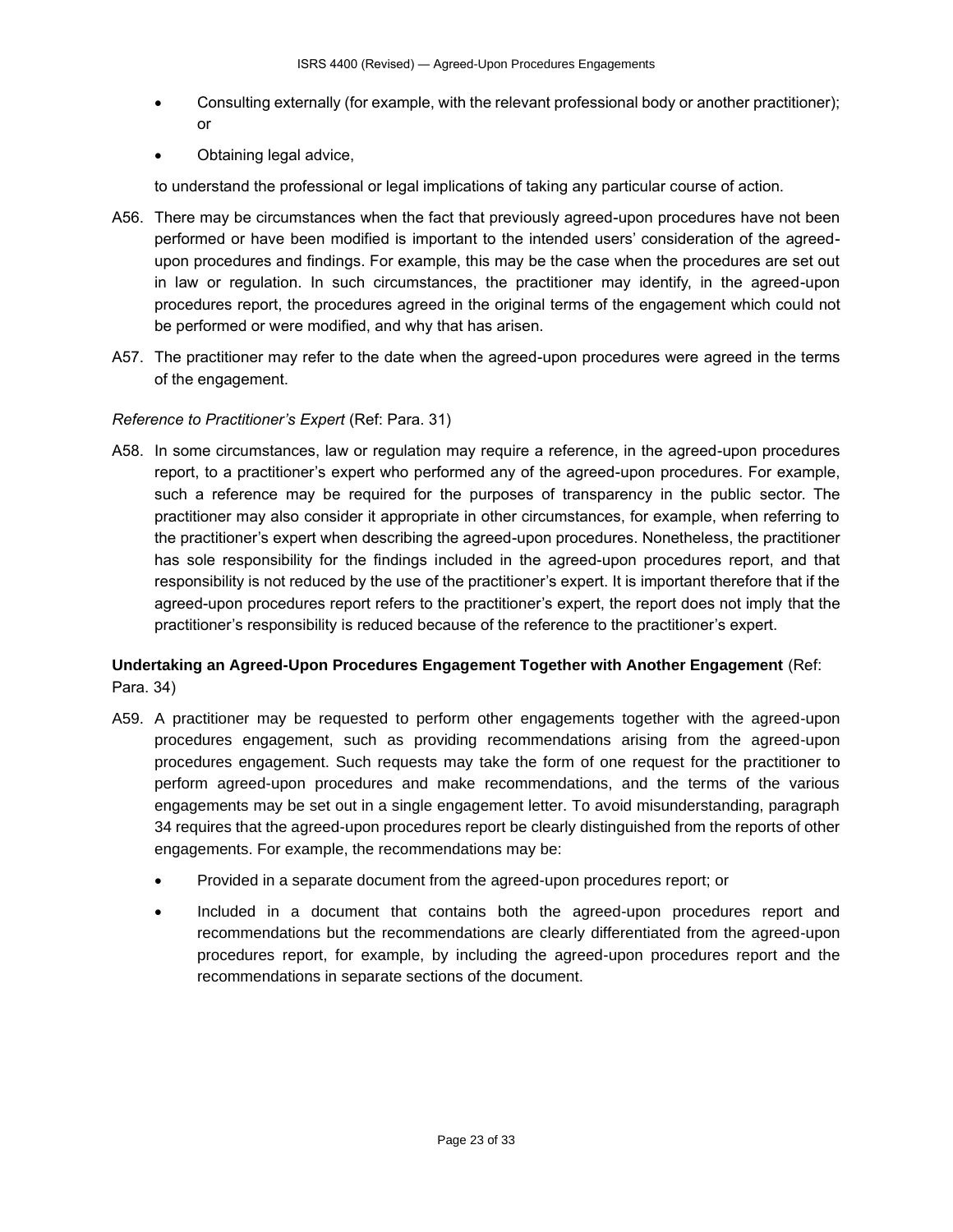#### <span id="page-23-0"></span>**Documentation** (Ref: Para. 35)

- A60. Documentation of the nature, timing and extent of the agreed-upon procedures performed may include a record of, for example:
	- The identifying characteristics of the subject matter(s) on which the agreed-upon procedures are performed. Identifying characteristics will vary depending on the nature of the agreed-upon procedure and the subject matter(s) on which the agreed-upon procedure is performed. For example:
		- o For a procedure on purchase orders, the practitioner may identify the documents selected by their dates and unique purchase order numbers.
		- $\circ$  For a procedure requiring selection of all items over a specific amount from a given population, the practitioner may record the scope of the procedure and identify the population (for example, all journal entries over a specified amount from the journal register for a specific period, all timesheets for hours recorded over a certain number for specified months or every tenth item on a specific list).
		- o For a procedure requiring inquiries of specific personnel, the practitioner may record the dates of the inquiries, the names and job designations of the personnel and the specific inquiries made.
		- $\circ$  For an observation procedure, the practitioner may record the process or matter being observed, the relevant individuals, their respective responsibilities, and where and when the observation was carried out.
	- Who performed the agreed-upon procedures and the date such procedures were performed.
	- Who reviewed the agreed-upon procedures performed, and the date and extent of such review.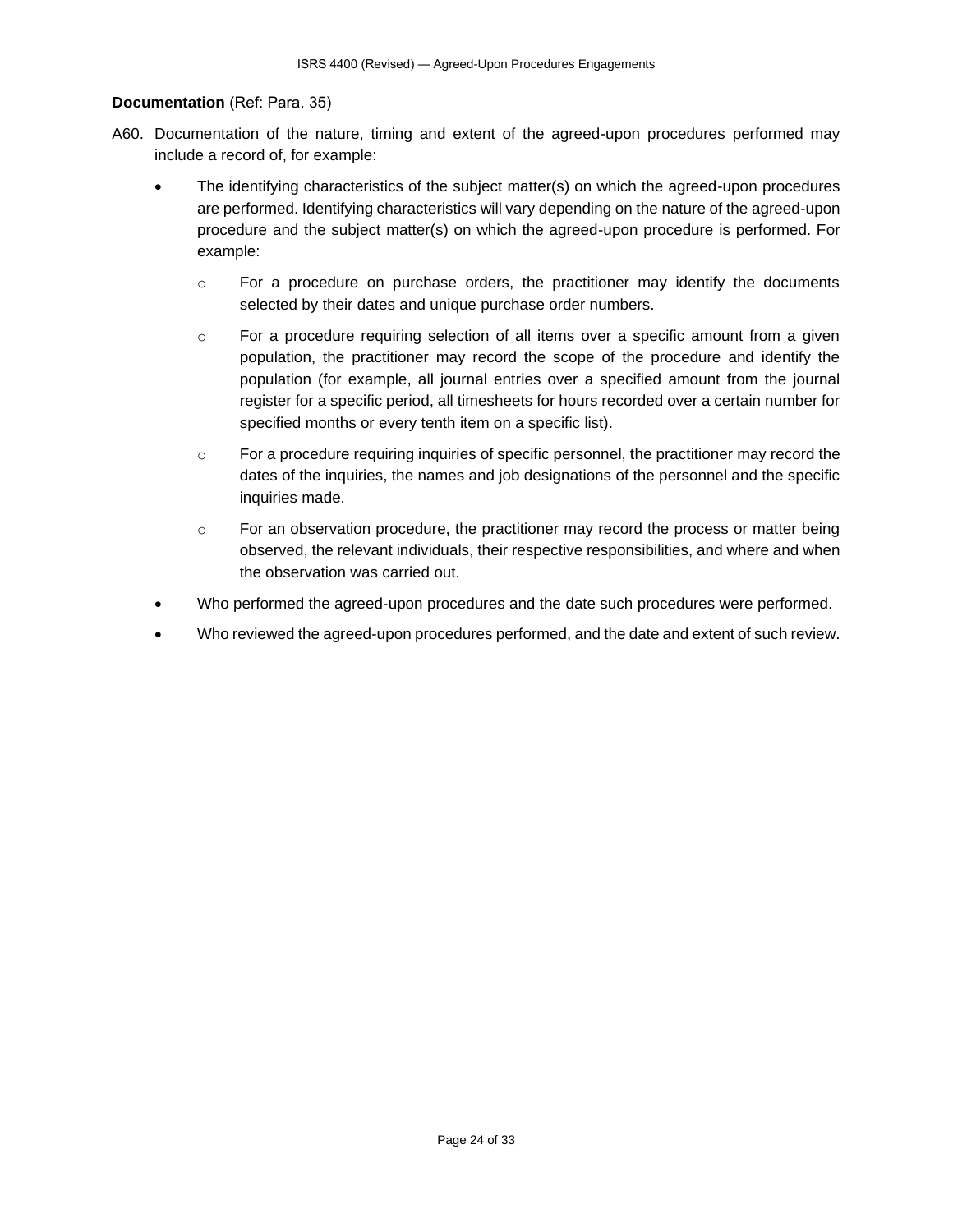# **Appendix 1**

(Ref: Para. A40)

# <span id="page-24-0"></span>**Illustrative Engagement Letter for an Agreed-Upon Procedures Engagement**

The following is an example of an engagement letter for an agreed-upon procedures engagement that illustrates the relevant requirements and guidance contained in this ISRS. This letter is not authoritative and is intended only to be a guide that may be used in conjunction with the considerations outlined in this ISRS. It will need to be adapted according to the requirements and circumstances of individual agreedupon procedures engagements. It is drafted to refer to an agreed-upon procedures engagement for a single reporting period and would require adaptation if intended or expected to apply to a recurring engagement as described in this ISRS. It may be appropriate to seek legal advice that any proposed letter is suitable.

# To [Engaging Party]

You have requested that we perform an agreed-upon procedures engagement on the procurement of [xyz] products. This letter is to confirm our understanding of the terms and objectives of our engagement and the nature and limitations of the services that we will provide. Our engagement will be conducted in accordance with the International Standard on Related Services (ISRS) 4400 (Revised), *Agreed-Upon Procedures Engagements*. In performing the agreed-upon procedures engagement, we will comply with [describe the relevant ethical requirements], which does not require us to be independent.

An agreed-upon procedures engagement performed under ISRS 4400 (Revised) involves our performing the procedures agreed with you, and communicating the findings in the agreed-upon procedures report. Findings are the factual results of the agreed-upon procedures performed. You [and if relevant, other parties] acknowledge that the procedures are appropriate for the purpose of the engagement. We make no representation regarding the appropriateness of the procedures. This agreed-upon procedures engagement will be conducted on the basis that [Responsible Party] is responsible for the subject matter on which the agreed-upon procedures are performed. Further, this agreed-upon procedures engagement is not an assurance engagement. Accordingly, we do not express an opinion or an assurance conclusion.

The procedures that we will perform are solely for the purpose of assisting you in determining whether your procurement of [xyz] products is compliant with your procurement policies.<sup>7</sup> Accordingly, our report will be addressed to you and our report may not be suitable for another purpose.

We have agreed to perform the following procedures and report to you the findings resulting from our work:

- Obtain from management of [Responsible Party] a listing of all contracts signed between [January 1, 20X1] and [December 31, 20X1] for [xyz] products ("listing") and identify all contracts valued at over \$25,000.
- For each identified contract valued at over \$25,000 on the listing, compare the contract to the records of bidding and determine whether each contract was subject to bidding by at least 3 contractors from [Responsible Party]'s "Pre-qualified Contractors List."
- For each identified contract valued at over \$25,000 on the listing, compare the amount payable per the signed contract to the amount ultimately paid by [Responsible Party] to the contractor and determine whether the amount ultimately paid is the same as the agreed amount in the contract.

<sup>7</sup> In this case, the engaging party is also the intended user.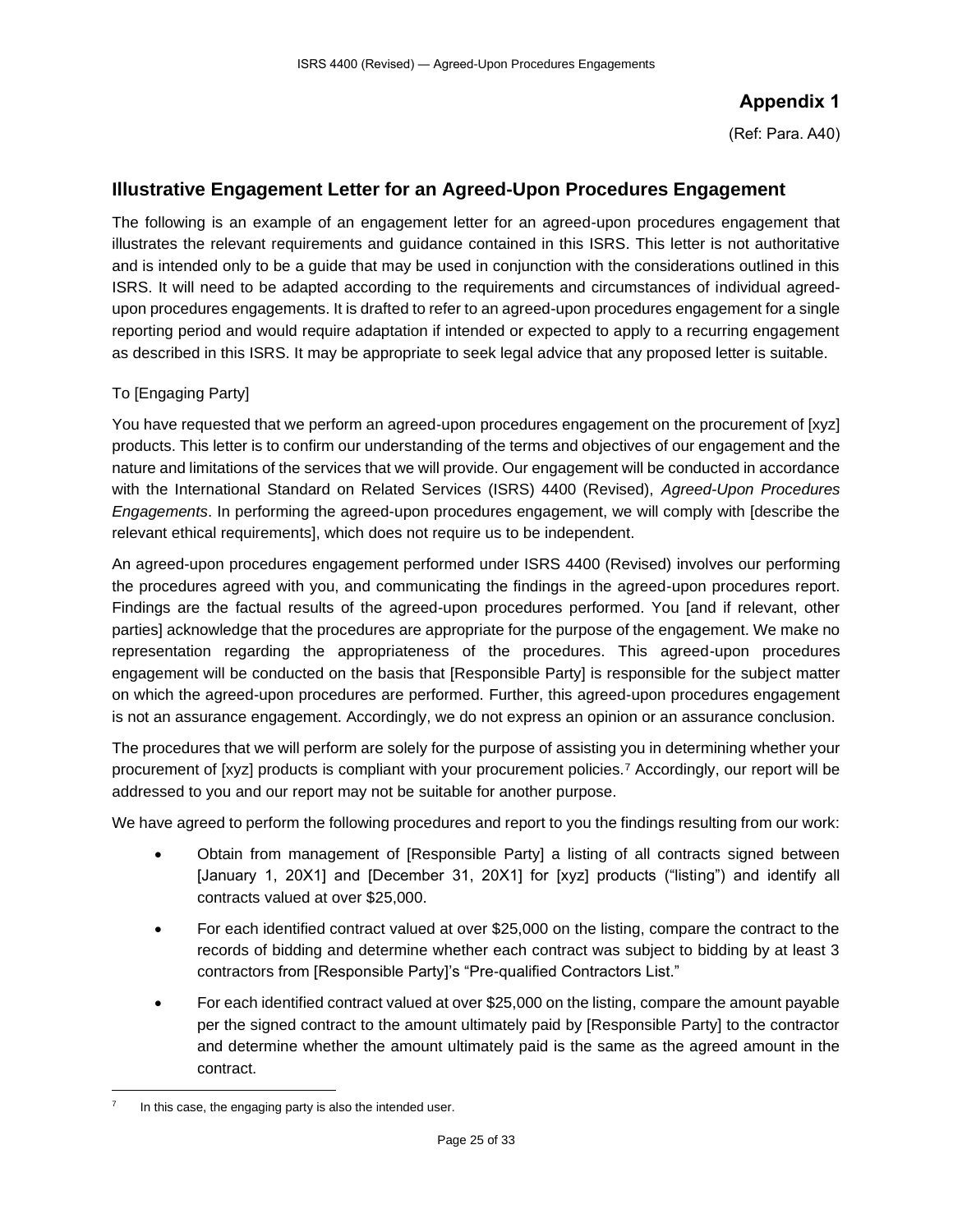The procedures are to be performed between [Date] and [Date].

### Our Agreed-Upon Procedures Report

As part of our engagement, we will issue our report, which will describe the agreed-upon procedures and the findings of the procedures performed [insert appropriate reference to the expected form and content of the agreed-upon procedures report].

Please sign and return the attached copy of this letter to indicate your acknowledgement of, and agreement with, the arrangements for our engagement, including the specific procedures which we have agreed will be performed and that they are appropriate for the purpose of the engagement.

[Insert other information, such as fee arrangements, billings and other specific terms, as appropriate.]

[Firm's name]

Acknowledged and agreed on behalf of [Engaging party's name] by:

[Signature]

[Name and Title]

[Date]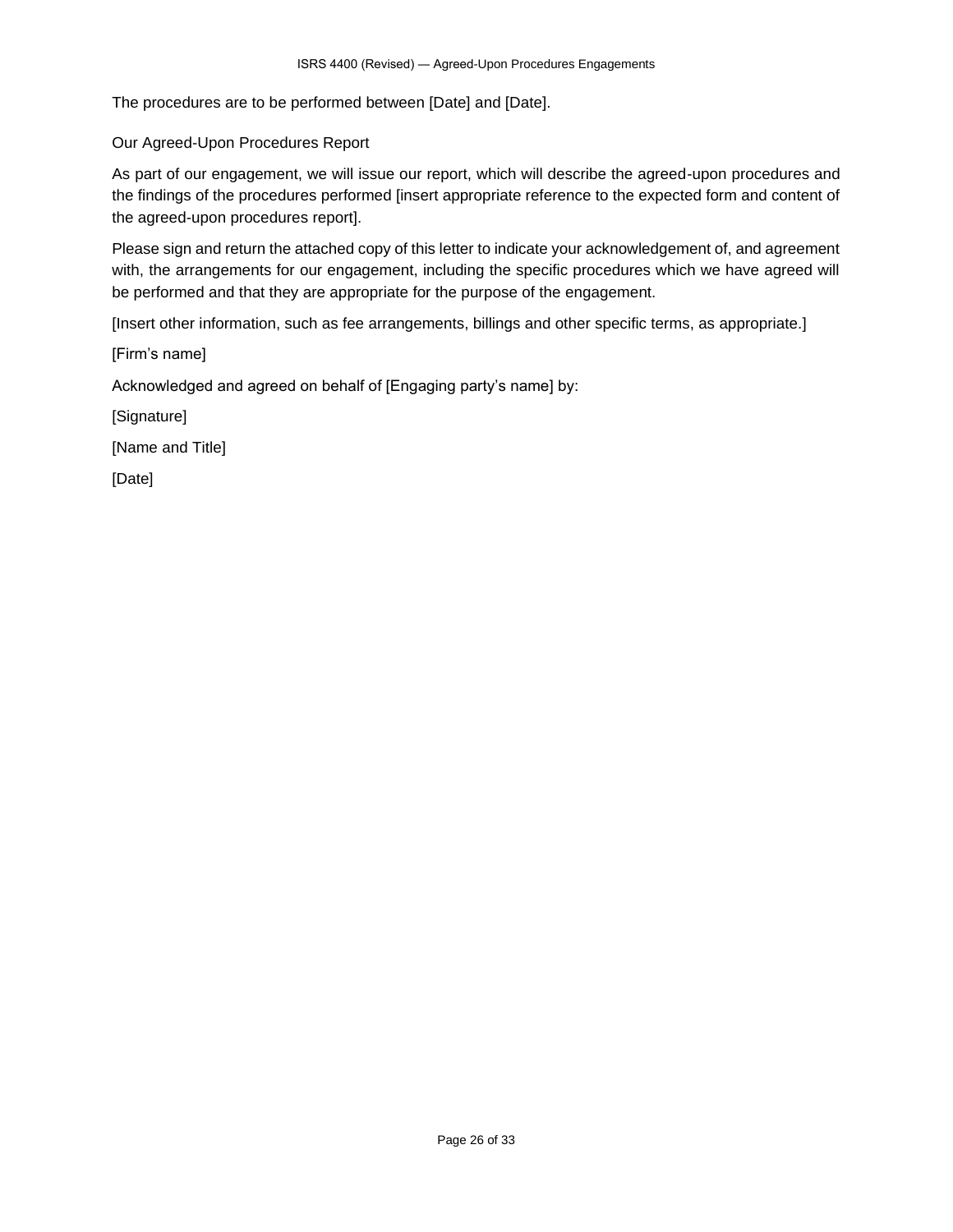**Appendix 2**

(Ref: Para. A51)

# <span id="page-26-0"></span>**Illustrations of Agreed-Upon Procedures Reports**

# **Illustration 1**

For purposes of this illustrative agreed-upon procedures report, the following circumstances are assumed:

- The engaging party is the addressee and the only intended user. The engaging party is not the responsible party. For example, the regulator is the engaging party and intended user, and the entity overseen by the regulator is the responsible party.
- No exceptions were found.
- The practitioner did not engage a practitioner's expert to perform any of the agreed-upon procedures.
- There is no restriction on the use or distribution of the report.
- There are no independence requirements with which the practitioner is required to comply.
- A quantitative threshold of \$100 for reporting exceptions in Procedure 3 has been agreed with the engaging party.

# AGREED-UPON PROCEDURES REPORT ON PROCUREMENT OF [XYZ] PRODUCTS

To [Addressee]

# **Purpose of this Agreed-Upon Procedures Report**

Our report is solely for the purpose of assisting [Engaging Party] in determining whether its procurement of [xyz] products is compliant with its procurement policies and may not be suitable for another purpose.

# **Responsibilities of the Engaging Party and the Responsible Party**

[Engaging Party] has acknowledged that the agreed-upon procedures are appropriate for the purpose of the engagement.

[Responsible Party], as identified by [Engaging Party], is responsible for the subject matter on which the agreed-upon procedures are performed.

# **Practitioner's Responsibilities**

We have conducted the agreed-upon procedures engagement in accordance with the International Standard on Related Services (ISRS) 4400 (Revised), *Agreed-Upon Procedures Engagements*. An agreedupon procedures engagement involves our performing the procedures that have been agreed with [Engaging Party], and reporting the findings, which are the factual results of the agreed-upon procedures performed. We make no representation regarding the appropriateness of the agreed-upon procedures.

This agreed-upon procedures engagement is not an assurance engagement. Accordingly, we do not express an opinion or an assurance conclusion.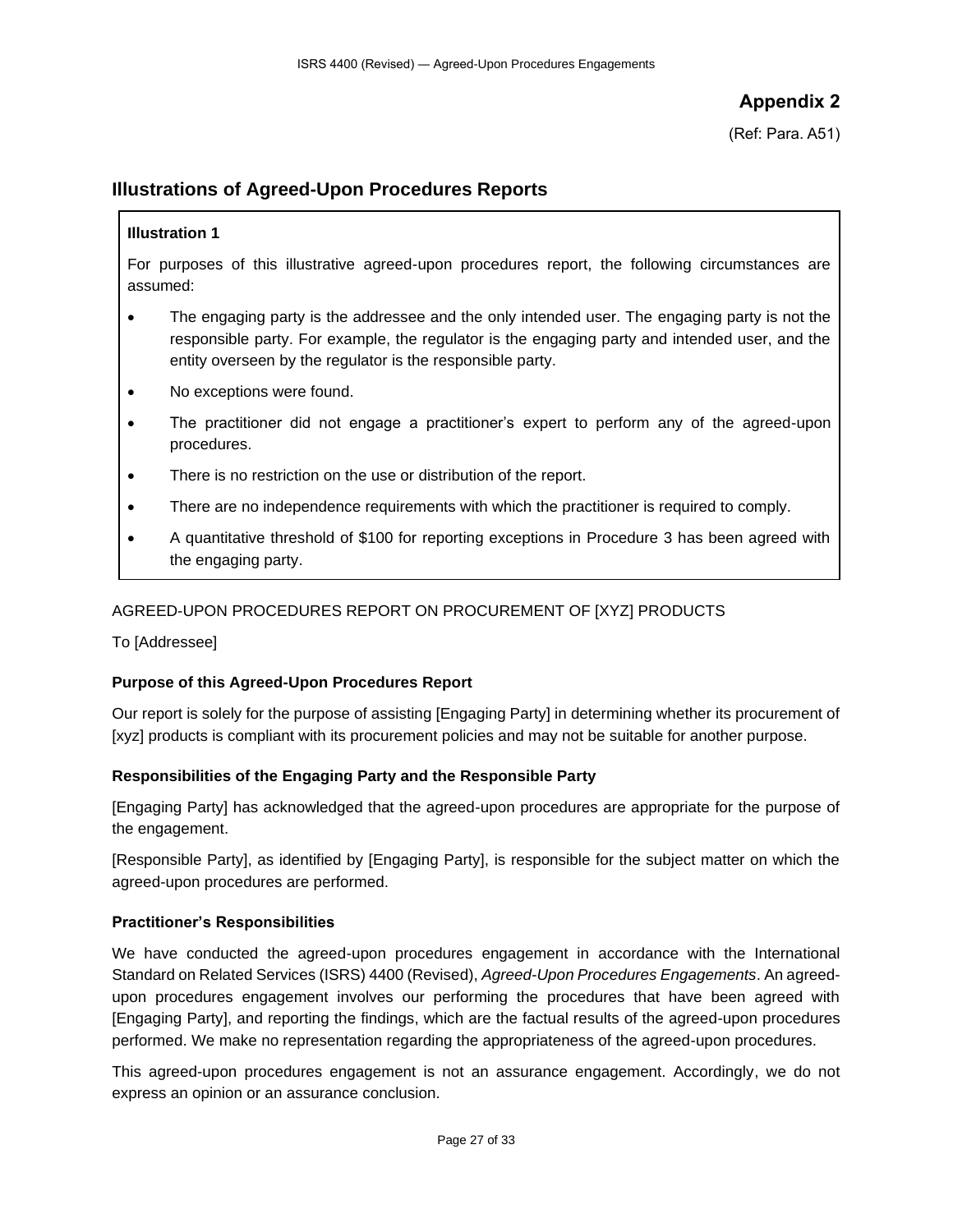Had we performed additional procedures, other matters might have come to our attention that would have been reported.

#### *Professional Ethics and Quality Control*

We have complied with the ethical requirements in [describe the relevant ethical requirements]. For the purpose of this engagement, there are no independence requirements with which we are required to comply.

Our firm applies International Standard on Quality Control (ISQC) 1, *Quality Control for Firms that Perform Audits and Reviews of Financial Statements, and Other Assurance and Related Services Engagements*, and accordingly, maintains a comprehensive system of quality control including documented policies and procedures regarding compliance with ethical requirements, professional standards and applicable legal and regulatory requirements.

### **Procedures and Findings**

We have performed the procedures described below, which were agreed upon with [Engaging Party], on the procurement of [xyz] products.

|                | <b>Procedures</b>                                                                                                                                                                                                                                                                                                       | <b>Findings</b>                                                                                                                                                                                                                                                                                                                                                                     |
|----------------|-------------------------------------------------------------------------------------------------------------------------------------------------------------------------------------------------------------------------------------------------------------------------------------------------------------------------|-------------------------------------------------------------------------------------------------------------------------------------------------------------------------------------------------------------------------------------------------------------------------------------------------------------------------------------------------------------------------------------|
| 1              | Obtain from management of [Responsible]<br>Party] a listing of all contracts signed<br>between [January 1, 20X1] and [December<br>31, 20X1] for [xyz] products ("listing") and<br>identify all contracts valued at over \$25,000.                                                                                       | We obtained from management a listing of all<br>contracts for [xyz] products which were signed<br>between [January 1, 20X1] and [December 31,<br>20X1].<br>Of the 125 contracts on the listing, we identified 37<br>contracts valued at over \$25,000.                                                                                                                              |
| $\overline{2}$ | For each identified contract valued at over<br>\$25,000 on the listing, compare the contract<br>to the records of bidding and determine<br>whether the contract was subject to bidding<br>by at least 3 contractors from [Responsible<br>Party]'s "Pre-qualified Contractors List."                                     | We inspected the records of bidding related to the<br>37 contracts valued at over \$25,000. We found that<br>all of the 37 contracts were subject to bidding by at<br>least 3 contractors from the [Responsible Party]'s<br>"Pre-qualified Contractors List."                                                                                                                       |
| 3              | For each identified contract valued at over<br>\$25,000 on the listing, compare the amount<br>payable per the signed contract to the<br>amount ultimately paid by [Responsible<br>Party] to the contractor and determine<br>whether the amount ultimately paid is within<br>\$100 of the agreed amount in the contract. | We obtained the signed contracts for the 37<br>contracts valued at over \$25,000 on the listing and<br>compared the amounts payable in the contracts to<br>the amounts ultimately paid by [Responsible Party]<br>to the contractor.<br>We found that the amounts ultimately paid were<br>within \$100 of the agreed amounts in all of the 37<br>contracts with no exceptions noted. |

[Practitioner's signature]

[Date of practitioner's report]

[Practitioner's address]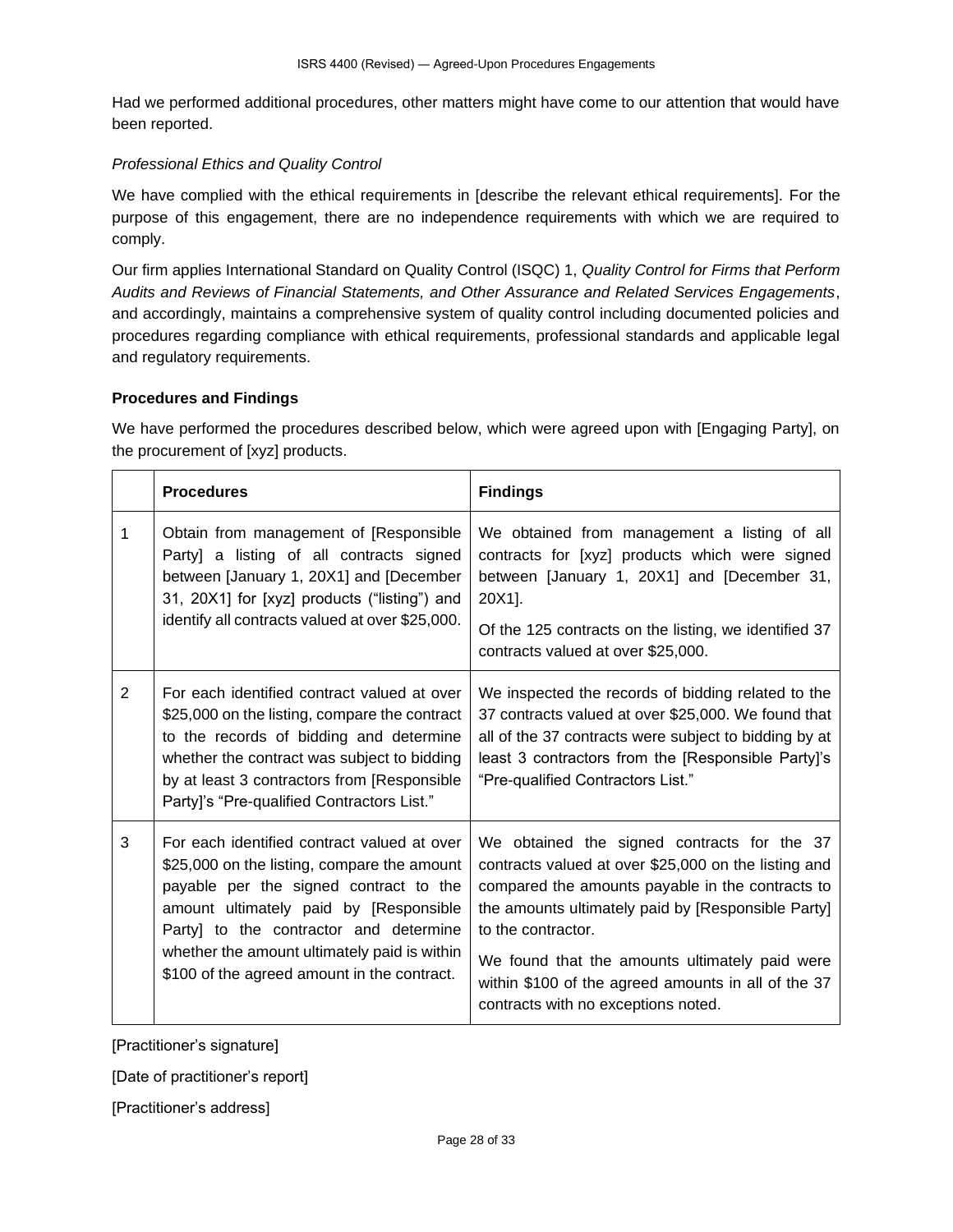# **Illustration 2**

For purposes of this illustrative agreed-upon procedures report, the following circumstances are assumed:

- The engaging party is the responsible party. The intended user, who is different from the engaging party, is an addressee in addition to the engaging party. For example, the regulator is the intended user and the entity overseen by the regulator is the engaging party and responsible party.
- Exceptions were found.
- The practitioner engaged a practitioner's expert to perform an agreed-upon procedure and a reference to that expert is included in the agreed-upon procedures report.
- There is a restriction on the use and distribution of the report.
- The practitioner is the auditor of the financial statements of the engaging party (who is the responsible party). The practitioner has agreed with the engaging party that the practitioner's compliance with the independence requirements applicable to audits of financial statements is appropriate for the purpose of the agreed-upon procedures engagement. The practitioner has agreed to include, in the terms of engagement, compliance with the independence requirements applicable to audits of financial statements for the purpose of the agreed-upon procedures engagement.
- The practitioner included a reference to the date when the agreed-upon procedures were agreed in the terms of the engagement.

# AGREED-UPON PROCEDURES REPORT ON PROCUREMENT OF [XYZ] PRODUCTS

To [Addressees]

# **Purpose of this Agreed-Upon Procedures Report and Restriction on Use and Distribution**

Our report is solely for the purpose of assisting [Intended User] in determining whether the [Engaging Party]'s procurement of [xyz] products is compliant with [Intended User]'s procurement policies and may not be suitable for another purpose. This report is intended solely for [Engaging Party] and [Intended Users], and should not be used by, or distributed to, any other parties.

# **Responsibilities of the Engaging Party**

[Engaging Party] has acknowledged that the agreed-upon procedures are appropriate for the purpose of the engagement.

[Engaging Party (also the Responsible Party)] is responsible for the subject matter on which the agreedupon procedures are performed.

# **Practitioner's Responsibilities**

We have conducted the agreed-upon procedures engagement in accordance with the International Standard on Related Services (ISRS) 4400 (Revised), *Agreed-Upon Procedures Engagements*. An agreedupon procedures engagement involves our performing the procedures that have been agreed with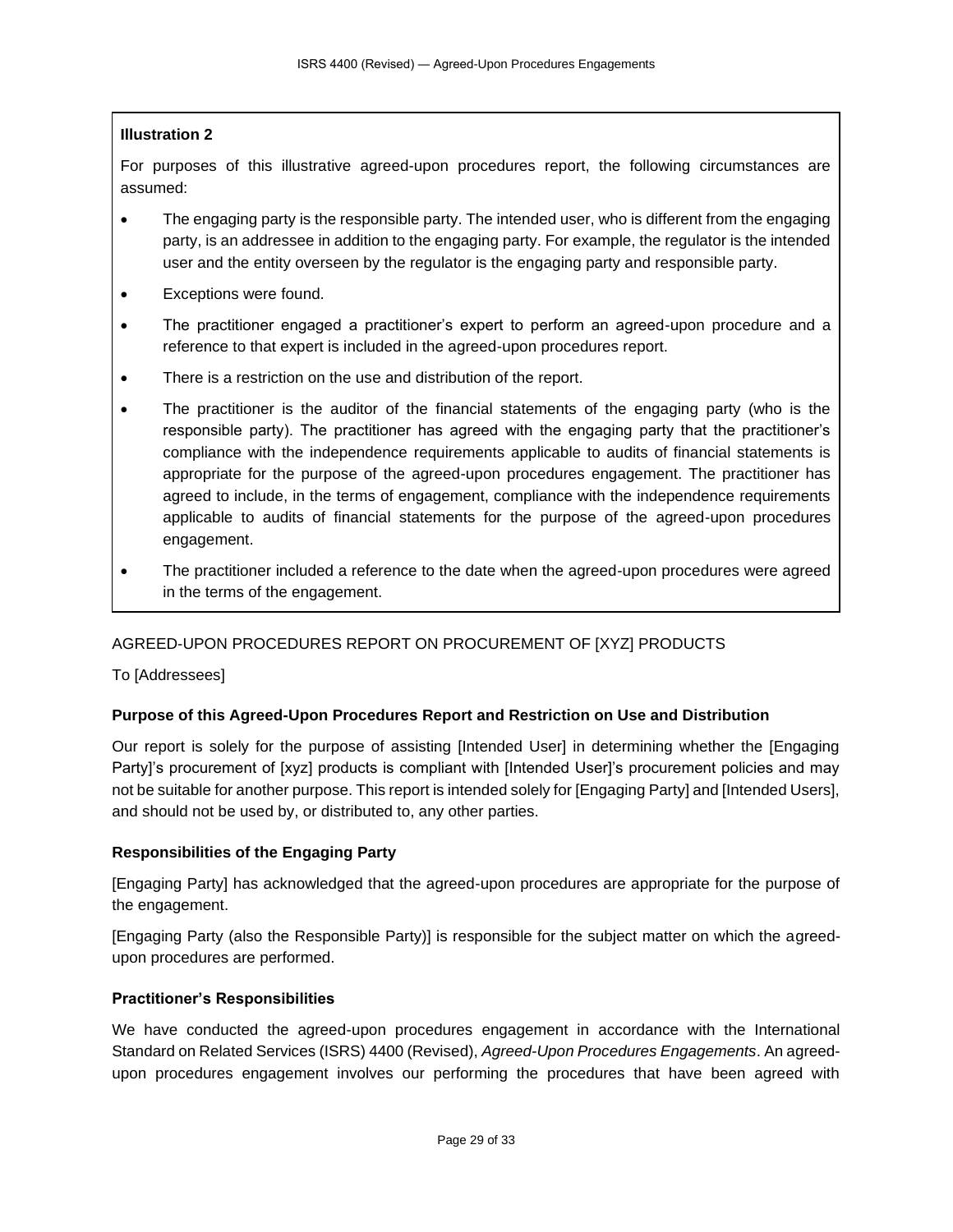[Engaging Party], and reporting the findings, which are the factual results of the agreed-upon procedures performed. We make no representation regarding the appropriateness of the agreed-upon procedures.

This agreed-upon procedures engagement is not an assurance engagement. Accordingly, we do not express an opinion or an assurance conclusion.

Had we performed additional procedures, other matters might have come to our attention that would have been reported.

# *Professional Ethics and Quality Control*

We have complied with the ethical requirements in [describe the relevant ethical requirements] and the independence requirements in accordance with [describe the relevant independence requirements].<sup>8</sup>

Our firm applies International Standard on Quality Control (ISQC) 1, *Quality Control for Firms that Perform Audits and Reviews of Financial Statements, and Other Assurance and Related Services Engagements*, and accordingly, maintains a comprehensive system of quality control including documented policies and procedures regarding compliance with ethical requirements, professional standards and applicable legal and regulatory requirements.

# **Procedures and Findings**

We have performed the procedures described below, which were agreed upon with [Engaging Party] in the terms of engagement dated [DATE], on the procurement of [xyz] products.

| <b>Procedures</b>                                                                                                                                                                                                                  | <b>Findings</b>                                                                                                                                                                                                                                     |
|------------------------------------------------------------------------------------------------------------------------------------------------------------------------------------------------------------------------------------|-----------------------------------------------------------------------------------------------------------------------------------------------------------------------------------------------------------------------------------------------------|
| Obtain from management of [Engaging  <br>Party] a listing of all contracts signed<br>between [January 1, 20X1] and [December<br>31, 20X1] for [xyz] products ("listing") and<br>identify all contracts valued at over<br>\$25,000. | We obtained from management a listing of all<br>contracts for [xyz] products which were signed<br>between [January 1, 20X1] and [December 31, 20X1].<br>Of the 125 contracts on the listing, we identified 37<br>contracts valued at over \$25,000. |

For example, if the IESBA Code is the relevant ethical requirements and Part 4A of the IESBA Code is the relevant independence requirements, this sentence may be worded along the following: "We have complied with the ethical requirements of the International Ethics Standards Board for Accountants' *International Code of Ethics for Professional Accountants* (*including International Independence Standards)* (IESBA Code) and the independence requirements in Part 4A of the IESBA Code."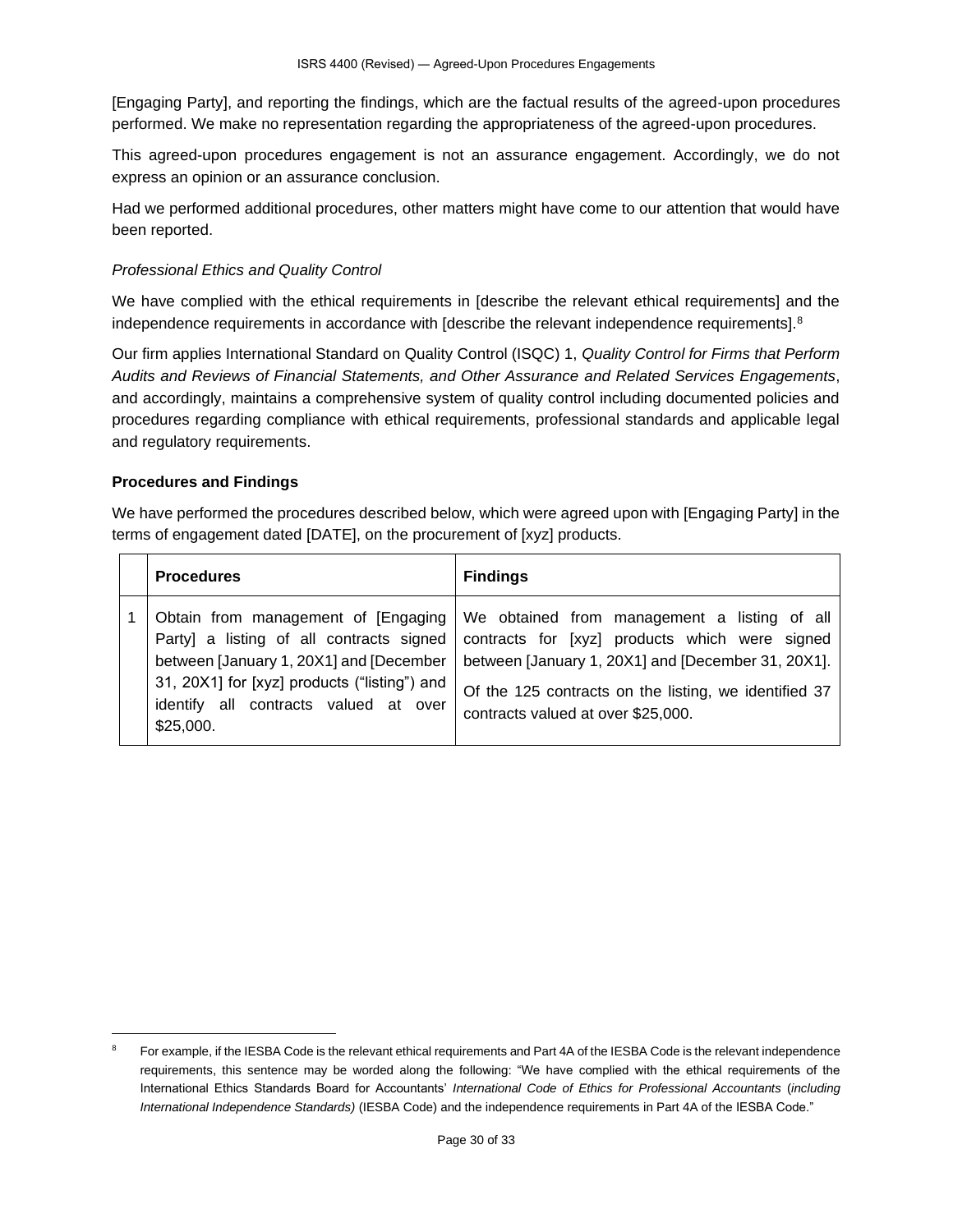|   | <b>Procedures</b>                                                                                                                                                                                                                                                                                                                                                                                                                                                                                                | <b>Findings</b>                                                                                                                                                                                                                                                                                                                                                                      |
|---|------------------------------------------------------------------------------------------------------------------------------------------------------------------------------------------------------------------------------------------------------------------------------------------------------------------------------------------------------------------------------------------------------------------------------------------------------------------------------------------------------------------|--------------------------------------------------------------------------------------------------------------------------------------------------------------------------------------------------------------------------------------------------------------------------------------------------------------------------------------------------------------------------------------|
| 2 | For each identified contract valued at over<br>\$25,000 on the listing, compare the<br>contract to the records of bidding and<br>determine whether the contract was<br>subject to bidding by at least 3 contractors<br>from [Engaging Party]'s "Pre-qualified<br>Contractors List." For records of bidding<br>that were submitted in [foreign language],<br>translate the records of bidding with the<br>assistance of a translator engaged by the<br>practitioner<br>before<br>performing<br>the<br>comparison. | We inspected the records of bidding related to the 37<br>contracts valued at over \$25,000. Of the records of<br>bidding related to the 37 contracts, 5 were submitted<br>in [foreign language]. We engaged a translator to<br>assist us in the translation of these 5 records of<br>bidding.<br>We found that 36 of the 37 contracts were subject to                                |
|   |                                                                                                                                                                                                                                                                                                                                                                                                                                                                                                                  | bidding by at least 3 contractors from [Engaging<br>Party]'s "Pre-qualified Contractors List."                                                                                                                                                                                                                                                                                       |
|   |                                                                                                                                                                                                                                                                                                                                                                                                                                                                                                                  | We found 1 contract valued at \$65,000 that was not<br>subject to bidding. Management has represented to us<br>that the reason that this contract was not subject to<br>bidding was due to an emergency to meet a<br>contractual deadline.                                                                                                                                           |
|   |                                                                                                                                                                                                                                                                                                                                                                                                                                                                                                                  | The engagement of the translator to assist us in the<br>translation of the records of bidding does not reduce<br>our responsibility for performing the procedures and<br>reporting the findings.                                                                                                                                                                                     |
| 3 | For each identified contract valued at over<br>\$25,000 on the listing, compare the<br>amount payable per the signed contract to<br>the amount ultimately paid by [Engaging<br>Party] to the supplier and determine<br>whether the amount ultimately paid is the<br>same as the agreed amount in the<br>contract.                                                                                                                                                                                                | We obtained the signed contracts for the 37 contracts<br>valued at over \$25,000 on the listing and compared<br>the amounts payable in the contracts to the amounts<br>ultimately paid by [Engaging Party] to the supplier.                                                                                                                                                          |
|   |                                                                                                                                                                                                                                                                                                                                                                                                                                                                                                                  | We found that the amounts payable in the signed<br>contracts differed from the amounts ultimately paid by<br>[Engaging Party] for 26 of the 37 contracts. In all these<br>cases, management has represented to us that the<br>difference in the amounts were to accommodate an<br>increase of 1% in the sales tax rate of [jurisdiction] that<br>became effective in September 20X1. |

[Practitioner's signature]

[Date of practitioner's report]

[Practitioner's address]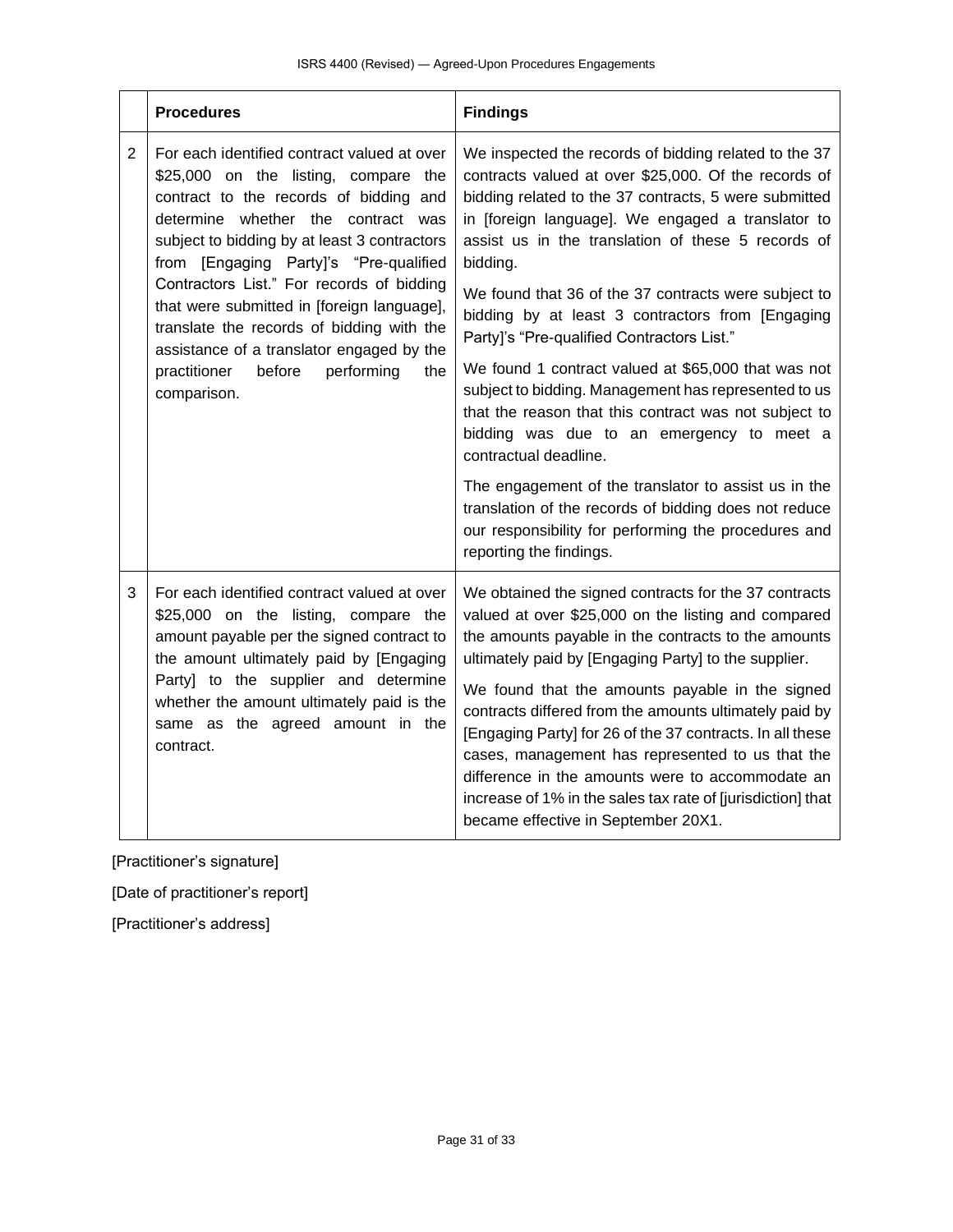<span id="page-31-0"></span>The structures and processes that support the operations of the IAASB are facilitated by the International Federation of Accountants® or IFAC®.

The IAASB and IFAC do not accept responsibility for loss caused to any person who acts or refrains from acting in reliance on the material in this publication, whether such loss is caused by negligence or otherwise.

International Standards on Auditing, International Standards on Assurance Engagements, International Standards on Review Engagements, International Standards on Related Services, International Standards on Quality Control, International Auditing Practice Notes, Exposure Drafts, Consultation Papers, and other IAASB publications are published by, and copyright of, IFAC.

Copyright © April 2020 by IFAC. All rights reserved. This publication may be downloaded for personal and non-commercial use (i.e., professional reference or research) from [www.iaasb.org.](http://www.iaasb.org/) Written permission is required to translate, reproduce, store or transmit, or to make other similar uses of, this document.

The 'International Auditing and Assurance Standards Board', 'International Standards on Auditing', 'International Standards on Assurance Engagements', 'International Standards on Review Engagements', 'International Standards on Related Services', 'International Standards on Quality Control', 'International Auditing Practice Notes', 'IAASB', 'ISA', 'ISAE', 'ISRE', 'ISRS', 'ISQC', 'IAPN', and IAASB logo are trademarks of IFAC, or registered trademarks and service marks of IFAC in the US and other countries.

For copyright, trademark, and permissions information, please go to [permissions](http://www.ifac.org/about-ifac/translations-permissions) or contact [permissions@ifac.org.](mailto:permissions@ifac.org)